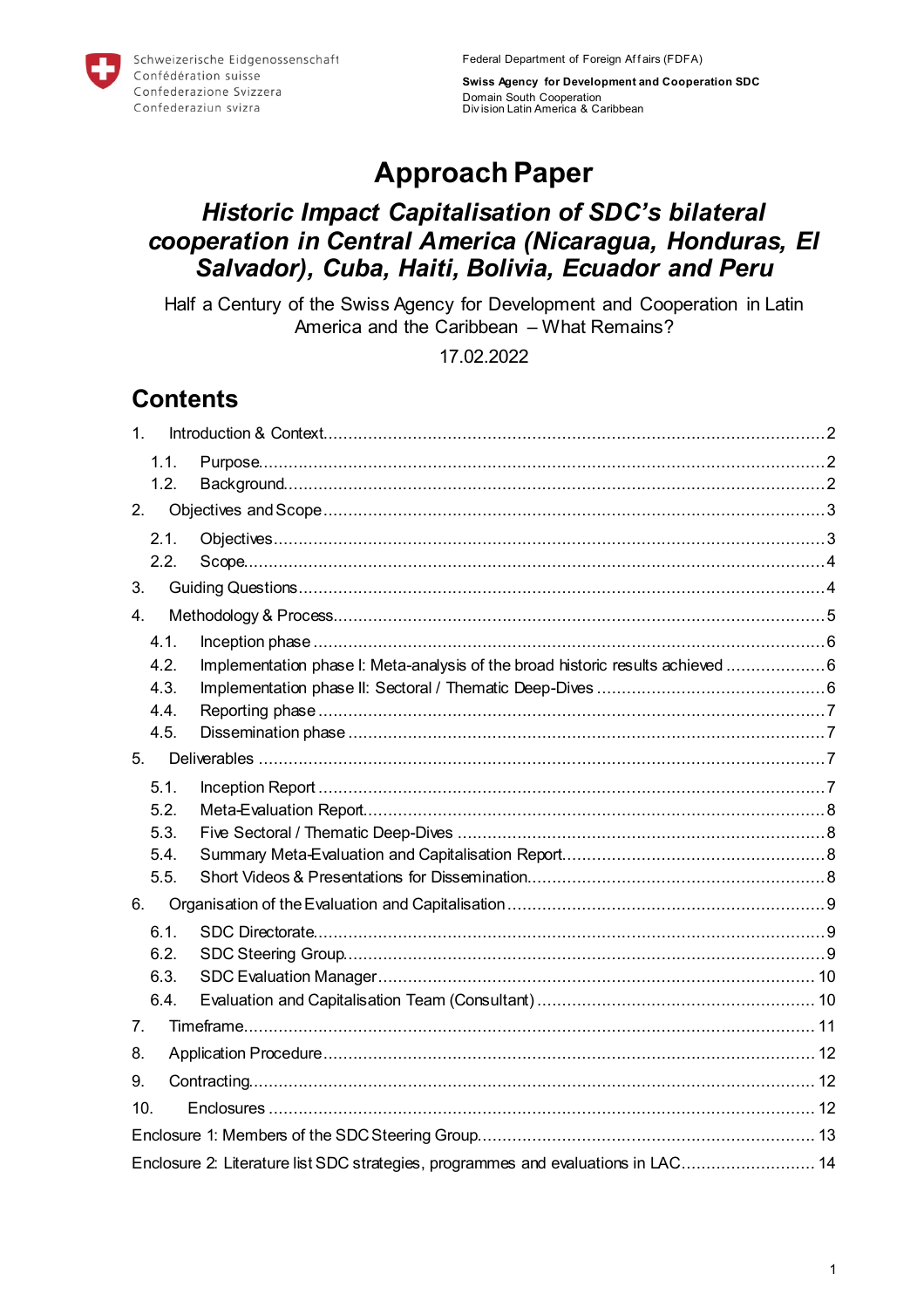

# <span id="page-1-0"></span>**1. Introduction & Context**

## <span id="page-1-1"></span>**1.1. Purpose**

The overall purpose of the planned *Historic Impact Capitalisation* on half a century of SDC's bilateral development cooperation in Latin America and the Caribbean (LAC) is ethical1. It seeks to inform political leaders and citizens in Switzerland and in LAC on how Swiss public funds have contributed to poverty reduction and on what other sustainable results have been achieved. It will do so by providing a historical account of the development cooperation between Switzerland and each country by documenting and recording what has taken place and what has been accomplished; and by gathering a summary of the experiences and lessons learned from the bilateral cooperation. This account shall then provide guidance to each partner government and other national and international partners that may step in after SDC to take-over some of the different projects and programmes in LAC, and it shall provide lessons learned for current and future development cooperation of SDC in other contexts as it concerns the first ever phasing-out of SDC's bilateral cooperation from an entire region. This Approach Paper outlines the detailed requirements for the *Historic Impact Capitalisation*.

# <span id="page-1-2"></span>**1.2. Background**

l

Switzerland's Strategy for International Cooperation (IC) 2021-24 foresees a gradual phasingout of the FDFA's bilateral cooperation from LAC until 2024. The IC Strategy specifies that *"…in the conclusion of the programmes, care will be taken to ensure the sustainability of the results achieved..."* (p. 2636, German version). Against this background, SDC's Division Latin America and Caribbean (DLAC) has initiated an *institutional knowledge management* effort to accompany the phasing-out from LAC, in consultation with SDC's Knowledge-Learning-Innovation Division and SDC's Evaluation and Corporate Controlling Division. As part of this initiative, this *Historic Impact Capitalisation* exercise is being launched to capture the achievements and lessons learned from SDC's bilateral engagement in LAC.

Switzerland's first development cooperation initiatives in LAC began in Bolivia in 1961. The first commitments of Switzerland's Technical Cooperation Service (Dienst für Technische Zusammenarbeit DTZ) were made through financial contributions to Swiss NGOs. These first initiatives were motivated, in particular, by a parliamentary request to make use of the long experience of mission stations, and thus the DTZ began supporting the Swiss and Elsaess Redemptorist Province in Valle-grande and in Reyes/Beni in Bolivia as the first Swiss official development assistance in LAC.<sup>2</sup> Subsequently SDC's bilateral cooperation was extended in South America to Peru in 1964 and to Ecuador in 1969. Whereas SDC's bilateral cooperation will remain present in Bolivia until 2024, it phased-out its bilateral programmes in Peru and Ecuador already in 2011 and 2009 respectively.

In 1978 SDC's bilateral cooperation began in Central America with a programme in Honduras and a year later in Nicaragua. In 1987 SDC started a bilateral cooperation with El Salvador too. Until 1990, SDC's programme in Central America was headquartered in Honduras. From 1990 onwards the regional office of SDC moved to Nicaragua, establishing a regional programme that prioritised Honduras, Nicaragua and El Salvador. The latter programme was closed in 2008, while the programmes in Honduras and Nicaragua will phase-out by 2024.

In the year 2000 SDC's bilateral cooperation in LAC also started in the Caribbean with a programme in Cuba. Initially based on several pilot projects, it became a special programme in 2004, supporting mainly local actors' initiatives, as well as initiatives of civil society and state actors. SDC's engagement in Cuba evolved in 2013 from a special programme to becoming a

<sup>&</sup>lt;sup>1</sup> "Ethical" as defined in "The Road to Results", Linda G. Morra & Ray C. Rist, 2009  $2$  "Zur Geschichte der schweizerischen Entwicklungszusammenarbeit in Bolivien", p. 2, DEH, 1984

[https://www.alexandria.ch/discovery/delivery/41BIG\\_INST:ALEX/12369483460001791?lang=de](https://www.alexandria.ch/discovery/delivery/41BIG_INST:ALEX/12369483460001791?lang=de)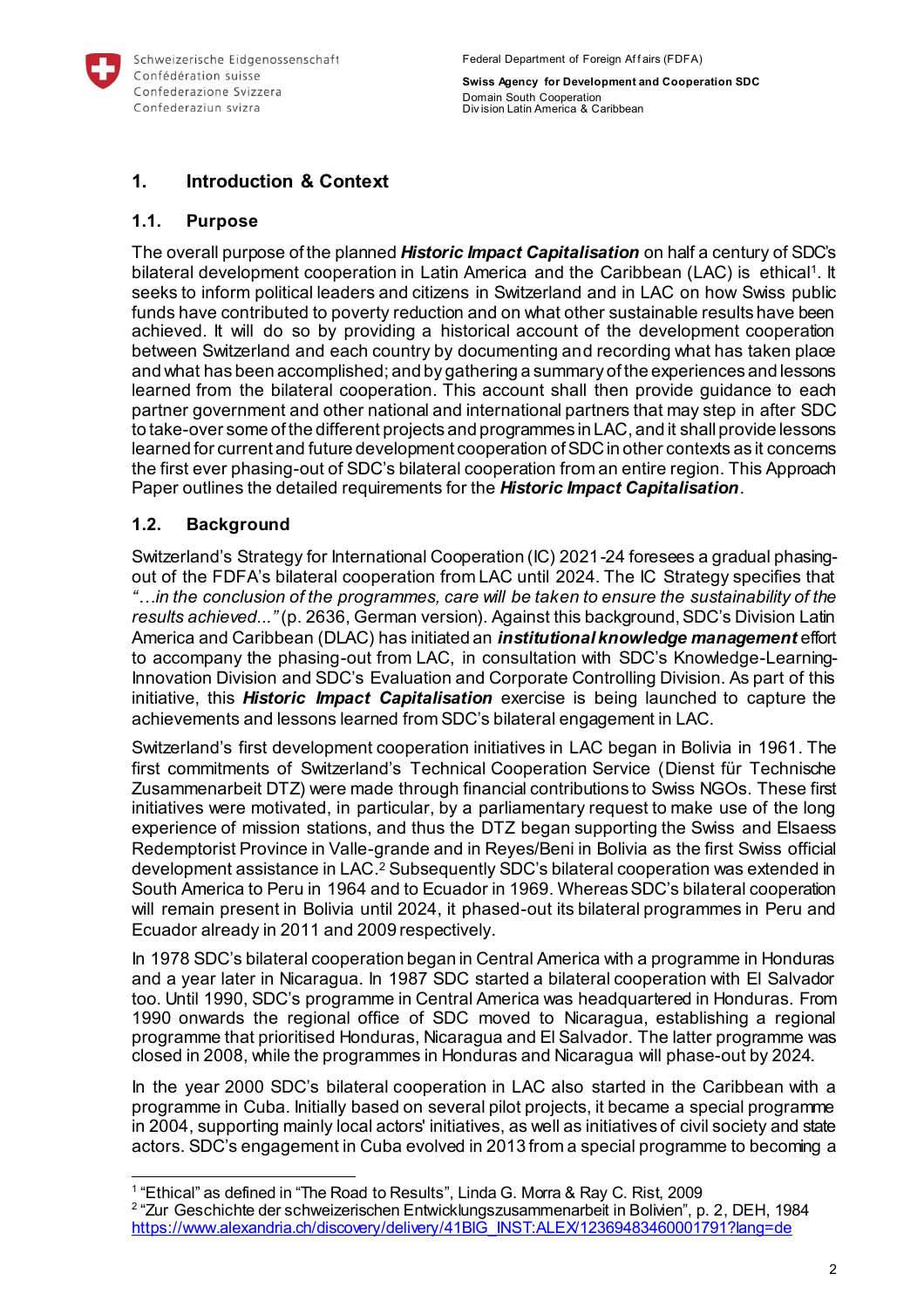

priority country for its bilateral cooperation. It will phase-out in 2024. In 2006 Haiti became a special humanitarian programme of SDC in light of the country's multidimensional vulnerability and fragility. In 2009, a medium-term programme Haiti 2010-2012 was elaborated. However, after the major earthquake in 2010, a medium-term programme 2011-2013 was instead drawn up immediately, and subsequently Haiti became a priority country for SDC's bilateral cooperation. After its phasing-out by 2024, the humanitarian aid engagement in Haiti will continue from 2025 onwards.

SDC's bilateral cooperation in LAC focused initially on rural development (agriculture, forestry, water) and technical and vocational skills development, and later on governance themes with a focus on decentralisation. While the initial Swiss projects consisted mainly of singular initiatives with a strong technical focus, like the production of vegetables or cheese, the Swiss programmes in LAC started to take a more sectorally integrated approach towards the end of 1970s and the 1980s in order to seek more holistic impact. This was followed by Swiss support for local self-development and community-led efforts in the 1980s and 1990s. From 2000 onwards, the programmes in LAC took a stronger focus on gender equality and social inclusion, as well as conflict sensitive programme management, while the rural development and technical and skills development domains evolved into more holistic climate, environment and natural resource management, as well as inclusive economic development domains.

# <span id="page-2-0"></span>**2. Objectives and Scope**

# <span id="page-2-1"></span>**2.1. Objectives**

The *Historic Impact Capitalisation* is based on three distinctive objectives that intend to capture the dimensions of evaluation, documentation and capitalisation, as well as to serve a communication purpose. The main focus will lie on the capitalisation aspect and objective 2.

- (1) *To capture the impact on poverty reduction and effectiveness and sustainability of other results achieved through SDC's historic bilateral cooperation engagement in LAC*
- (2) *To identify lessons learned that are relevant to partner governments and national or international partners in LAC, as well as to SDC in other contexts currently and in future*
- **Documentation** & Evaluation
- Evaluation & **Capitalisation**

**Communication** 

(3) *To provide content material to communicate on and to appreciate SDC's historic results in LAC, aimed at the public and political leaders in Switzerland and in LAC*

Objective 1 will provide a historical background of SDC's bilateral development cooperation in each country and region by recording what has taken place and by reporting the main results that have been achieved. It will examine SDC's contribution to poverty reduction and other relevant country development results such as the reduction of inequalities, and capture the effectiveness and especially impact and sustainability of the development approaches and methodologies applied by SDC and its partners across the decades. It shall also describe how Swiss bilateral cooperation in LAC has developed over time in terms of sectors, instruments, approaches and modalities, thus providing a condensed overview of the evolution of the cooperation and an explanation of how it has adapted to the changing conditions and contexts in LAC since the 1960s. Objective 2 will identify relevant lessons learned based on the findings gathered under objective 1. On the one hand, the lessons shall be available to partner governments and national and international partners who may potentially take-over some of SDC's projects, programmes or approaches (phasing-over), or which will simply remain engaged in the LAC region. On the other hand, lessons shall be distilled, both sectorally and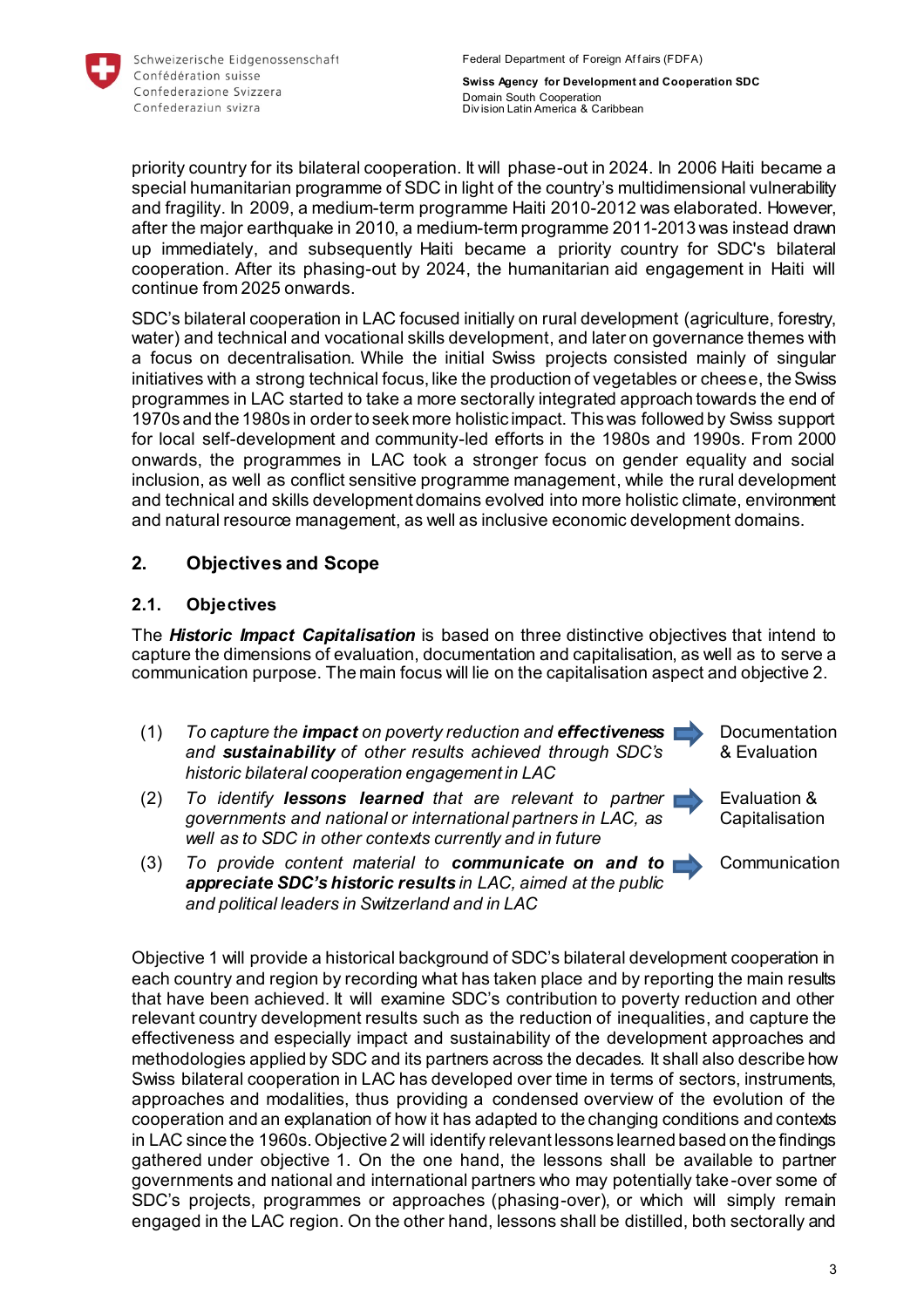

institutionally, that remain relevant for SDC today and in the future in other regions too. Objective 3 will generate material to communicate on SDC's historic results in order to tell the public and political leaders in Switzerland and in LAC the story of Switzerland's bilateral development cooperation with LAC from a non-evaluative perspective, i.e. through storytelling.

# <span id="page-3-0"></span>**2.2. Scope**

The *Historic Impact Capitalisation* will report on selected results and lessons learned of all countries and regions in which SDC's bilateral cooperation has been active from its beginning in 1961 until today: *Bolivia, Cuba, Ecuador, El Salvador, Haiti, Honduras, Nicaragua and Peru*. The focus will lie on the five countries where SDC is still active and which will be phasingout by 2024 (in bold)<sup>3</sup>. In addition to a short inception report, the outputs of the assignment will consist of seven distinctive reports including deep-dives studies for each of the five current priority countries in one sector or theme that holds particularly relevant lessons learned for SDC in future, or for other donors and partners that remain in LAC. (NB: For Ecuador, El Salvador and Peru, where SDC's bilateral cooperation has already phased-out, the *Historic Impact Capitalisation* should base itself only on already available documents (see Annex 2)).

While the production of dedicated communication materials for storytelling (e.g. book, anthology, YouTube or podcast series etc.) will be followed-up in 2023-24 through a separate assignment, the *Historic Impact Capitalisation* shall also include the production of six short videos and a Short Note that provides some content material ideas for later use.

# <span id="page-3-1"></span>**3. Guiding Questions**

During the inception phase, the chosen Evaluation and Capitalisation Team will be required to draft an evaluation and capitalisation design matrix with sub-questions (or an alternative analytical framework) that will guide the *Historic Impact Capitalisation* exercise (see Ch. 5 "Deliverables"). The guiding questions set out below, grouped according to the main objectives described in Ch. 2, are non-exhaustive and intend to provide overall guidance to the team.

# **Objective 1 & Objective 2**

Relevance

- How, and to what extent, did SDC's bilateral cooperation contribute to poverty reduction and/or the reduction of inequalities in its priority countries and region in LAC?
- What are the key milestones in the strategic orientation of SDC's bilateral cooperation in LAC? What were the key drivers for these changes in focus?
- To what extent did SDC's aid respond to pressing multidimensional development needs?
- What other longer-term key changes has SDC's bilateral cooperation in LAC contributed to from 1961 until today?
- What did not work and are considered the greatest failures of SDC's bilateral cooperation in LAC?

# **Effectiveness**

- How and to what extent did SDC's bilateral cooperation nurture an enabling environment for poverty reduction and/or the reduction of inequalities?
- How has SDC's bilateral cooperation responded to the changing needs, to policy reforms and to new opportunities in LAC?
- Were the investments done coherently and proportionate in relation to the development priorities in the countries at specific periods of time?
- How has SDC contributed to improvements in the priority themes/sectors in LAC?

l  $3$  The two active countries in the Central America programme, Nicaragua and Honduras, will be treated as separate priority countries for the implementation of the *Historic Impact Capitalisation*.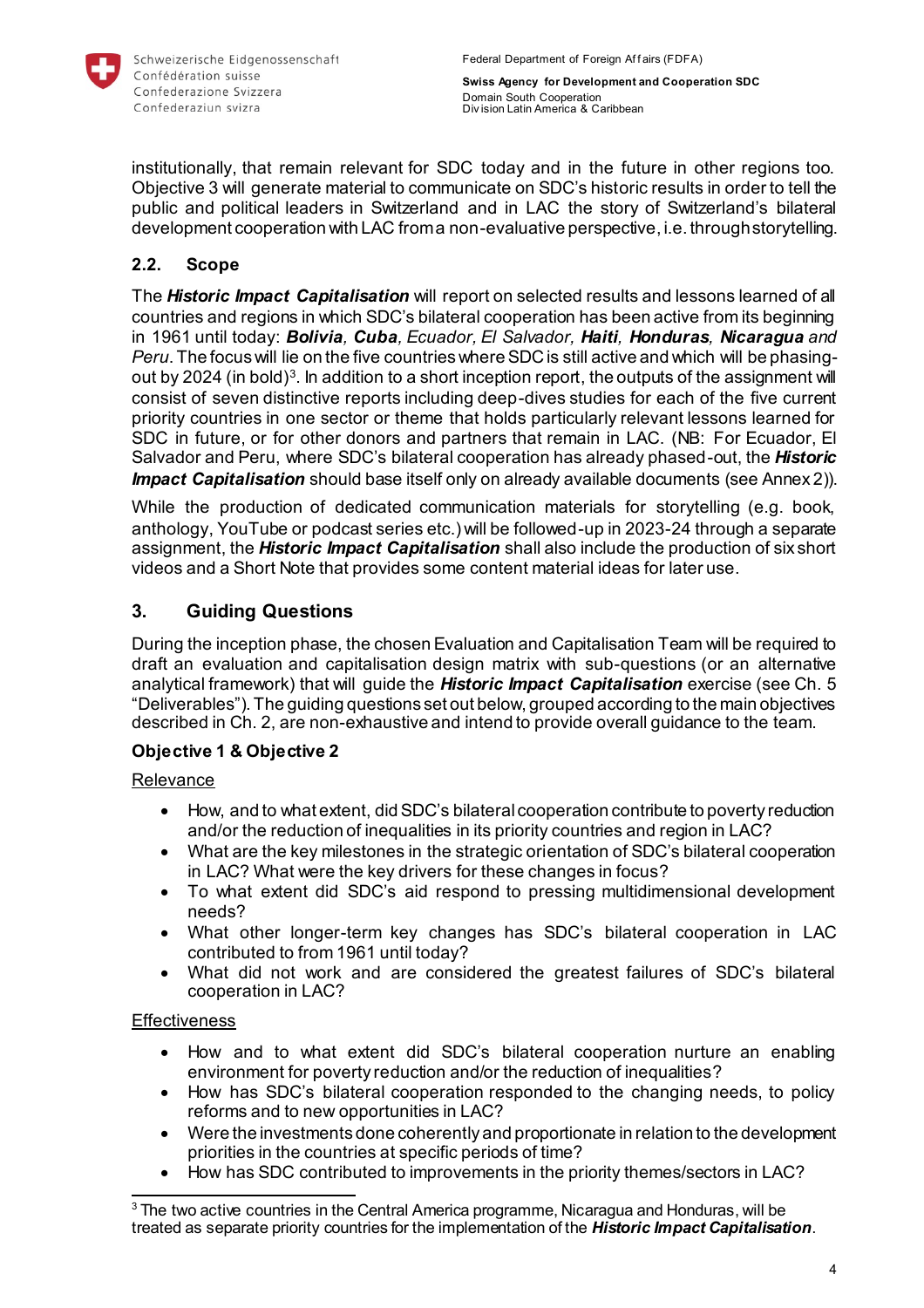

- What concrete development results in different sectors were achieved by SDC?
- Which development approaches and methodologies applied by SDC and its partners across the decades were successful, and which did not achieve its intended outcomes?
- Which stakeholders were reached and which were excluded and how and why, and which capacities were changed and how?

### Impact

- What significant changes in the lives of the intended beneficiaries did SDC's bilateral interventions in LAC contribute to?
- How did the interventions in LAC cause higher-level effects (such as changes in norms or systems)?
- Were the interventions transformative, i.e. did they create enduring changes in norms – including gender and social inclusion norms – and systems?
- How will the interventions contribute to changing societies in LAC for the better?

### **Sustainability**

- Are the SDC bilateral cooperation interventions leading to other changes, including "scalable" or "replicable" results?
- To what extent has local ownership been established?
- To what extent are the benefits of the programmes, including closed ones, likely to continue after SDC funding ceases? What are the successes and hindering factors?

Lessons Learned (especially relevant for sectoral / thematic deep-dives)

- What lessons can be learned from SDC's bilateral cooperation in LAC in order to guide partner governments, other national and international partners that may seek to step in after SDC to potentially continue different projects and programmes?
- What lessons can be learned from SDC's bilateral cooperation in LAC to improve development effectiveness in LAC and elsewhere?
- What lessons can be learned of a more general nature from SDC's bilateral cooperation in LAC that are relevant today and for the future, e.g. in terms of nexus? What have been enabling and what have been hindering factors?
- What lessons can be learned institutionally or sectorally that may be relevant for SDC elsewhere today and in the future in terms of achieving the SDGs?

# **Objective 3**

- Which long-term key results or changes, intended or unintended, may be of greatest interest to the public, academia or partner governments in LAC, as well as the public, academia or political decision makers in Switzerland?
- Which lessons learned are most relevant to communicate to an interested public and political decisions makers in LAC and Switzerland?
- Which innovative communication tools could be used to specifically reach an interested public and political leaders in LAC and in Switzerland?

# <span id="page-4-0"></span>**4. Methodology & Process**

The chosen Evaluation and Capitalisation Team shall develop and propose an appropriate *summative evaluation and capitalisation method* that employs qualitative and quantitative (only where available and useful) assessments in a complementary way in order to interrogate different types of evidence about the context, evolution and outcomes of SDC's bilateral development cooperation in LAC. Adopting different but complementary types of enquiry should lead to robust and credible findings. It is understood that the methodology will be hybrid – neither a pure evaluation nor a pure capitalisation, but that it has to serve both goals as per the objectives outlined earlier. Moreover, the methodologies applied should adopt a multidimensional conceptualisation of poverty based on the recognition that quality of life or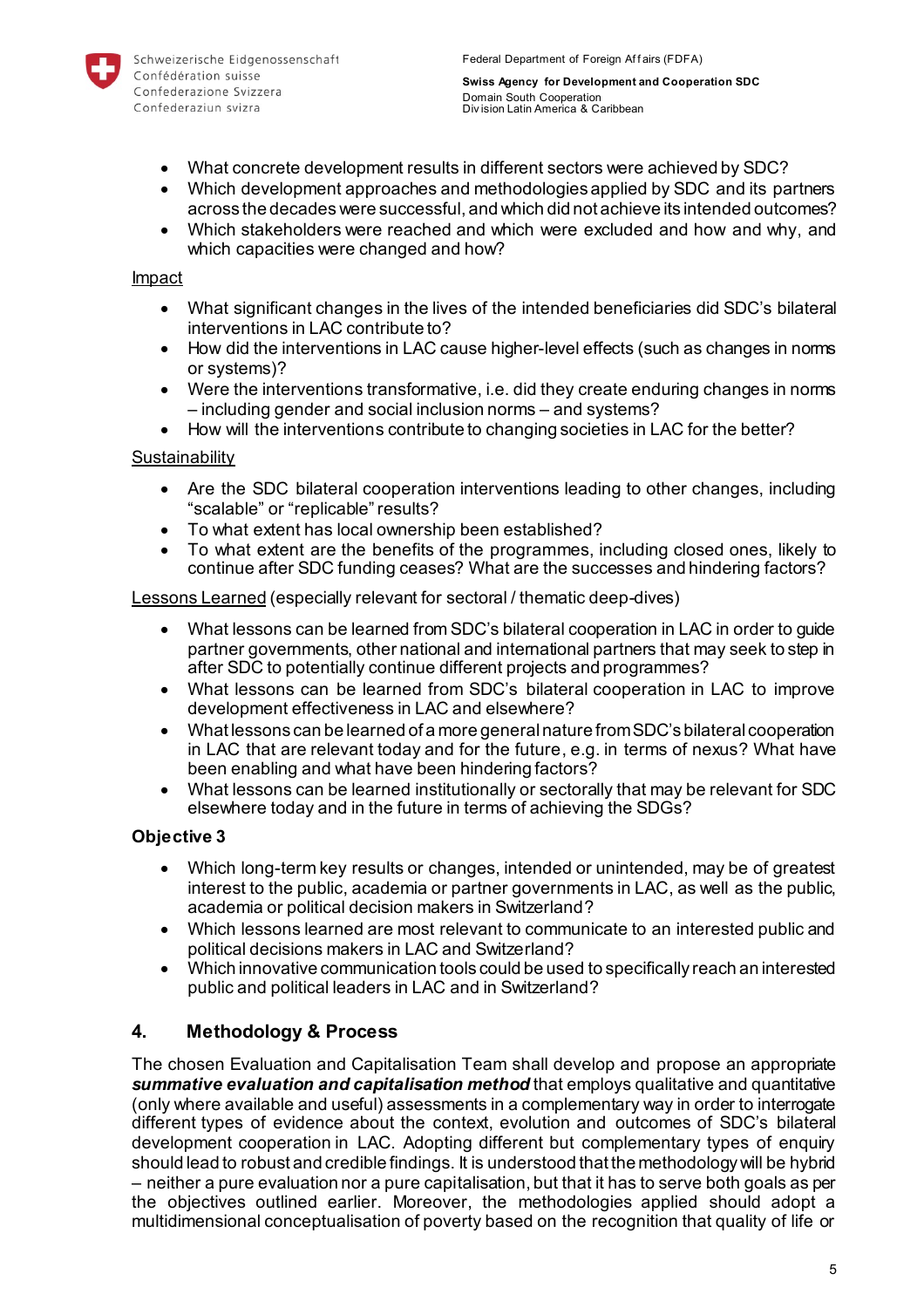

well-being depends not only on income, but also on levels of health, education, personal security, political participation and many other factors. Throughout the five phases (see below) of the *Historic Impact Capitalisation*, different methods and tools including meta-analysis, desk study, interviews, peer exchange, peer learnings sessions and field visits shall be applied.

Methodologically, the main focus shall lie on the capitalisation of SDC's experiences in LAC that continue to have a relevance for SDC elsewhere today and in the future. Moreover, the OECD-DAC evaluation criteria shall be utilized primarily for the sectoral / thematic deep-dives.

# <span id="page-5-0"></span>**4.1. Inception phase**

The chosen Evaluation and Capitalisation Team will develop an appropriate summative evaluation and capitalisation method including an evaluation design matrix (or alternative analytical framework) with detailed sub-questions in order to set the framework for the assignment. It is important that the methodology is appropriate for assessing operational, methodological and institutional aspects of SDC's bilateral engagement in LAC. The inception phase will conclude with an Inception Report to be approved by SDC (see Ch. 5.1).

# <span id="page-5-1"></span>**4.2. Implementation phase I: Meta-analysis of the broad historic results achieved**

Implementation phase I addresses fully objective 1 of this assignment and partially objective 2. It will capture SDC's historic contribution to poverty reduction and the achievement of other relevant development goals in all eight countries in LAC from 1961 until today. It will also document the evolution of development approaches (including "paradigm shifts"), aid modalities and methodologies across the decades in a way that allows for a temporal disaggregation in distinguishable phases. Where appropriate, it will also capture historic lessons learned that may still hold relevance for partner governments and national or international partners in LAC, as well as to SDC in other contexts. It shall consist of a historic meta-analysis<sup>4</sup> of a selection of already available and existing programme documents and reviews (see Annex 2). Given that there is less information available on the earlier decades of SDC's engagement in LAC, this part is expected to be summarising and descriptive rather than detailed and analytical. Where necessary and possible, the meta-analysis should be complemented with key informant interviews (suggestions will be provided by SDC). Importantly, this phase of the capitalisation exercise must also confirm the sectoral / thematic deep-dives for the five current SDC priority countries that will be conducted under implementation phase II. The deep-dives should not be chosen randomly, but through a consultative process with SDC that considers the sectors<sup>5</sup> with the most relevant results and lessons learned for SDC's development cooperation elsewhere. Implementation phase I will conclude with the finalisation of the Meta-Evaluation Report (see Ch. 5.2).

# <span id="page-5-2"></span>**4.3. Implementation phase II: Sectoral / Thematic Deep-Dives**

Implementation phase II addresses partly objective 1 and fully objective 2 of this assignment. It will capture SDC results in the identified specific sectors / themes in the five current priority countries through deep-dives that apply OECD DAC evaluation criteria. It should consider the achievements and experiences over mainly the past two decades in order to ensure continued relevancy and data availability. It will focus on identifying lessons, both sectoral and institutional, that can provide guidance to partner governments and national and international partners who may potentially take-over some of SDC's projects, programmes or approaches

l <sup>4</sup> Meta-analysis: *"This method of impact evaluation consists of a study and synthesis of several other evaluations in order to draw lessons on relevance, effectiveness, efficiency and sustainability and thus capitalise on the knowledge and experience needed to improve future actions. Meta-evaluation will aggregate the results of many other evaluations… "* (Source: translated from sciencepo.fr).

<sup>&</sup>lt;sup>5</sup> An initial analysis by DLAC considers the following sectors / themes as particularly relevant for the deep-dives: agro-ecology in Bolivia; triple nexus and water governance in Central America; decentralisation in Cuba; and prevention of disaster risks in Haiti.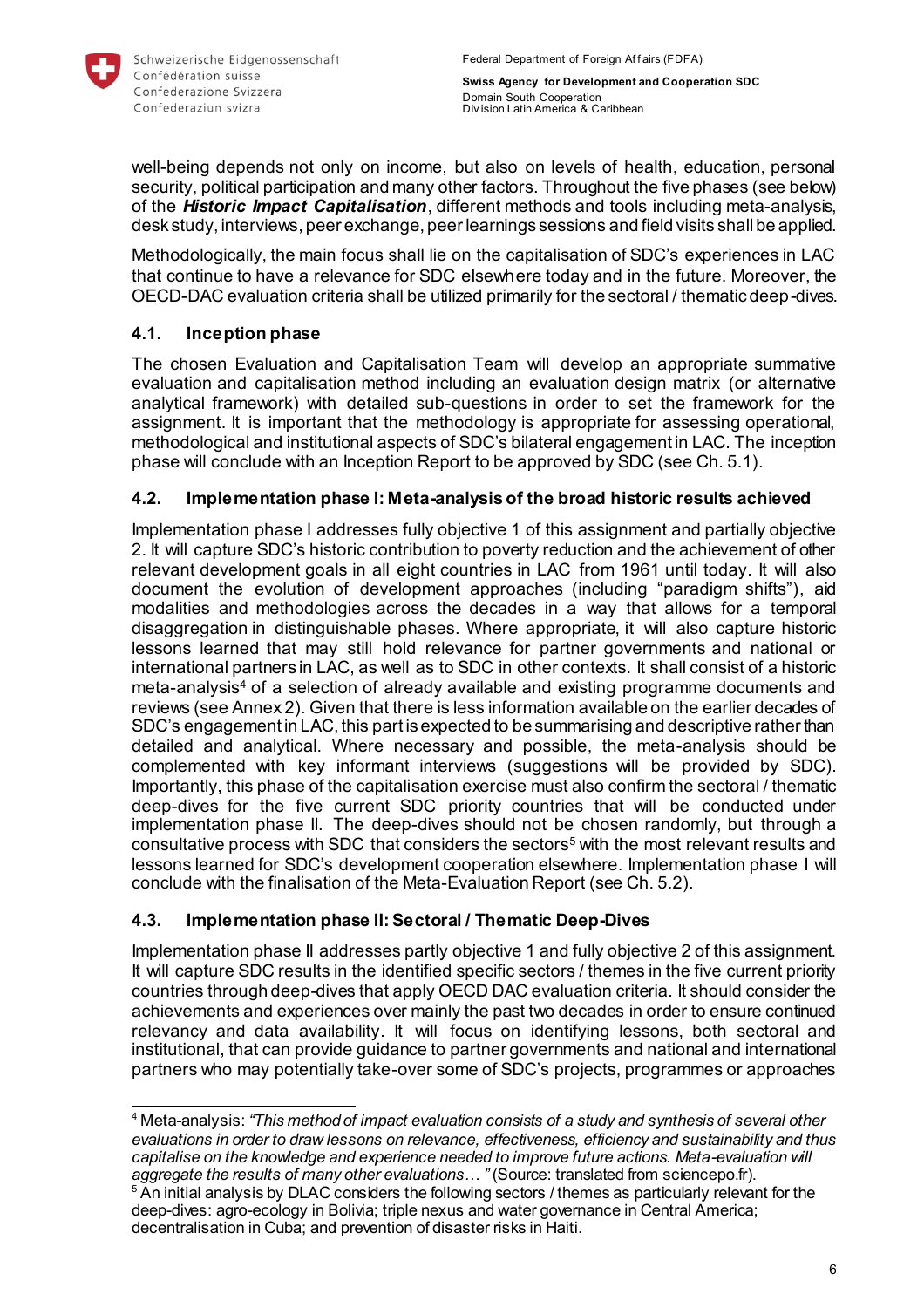

in LAC, or on lessons that remain relevant for SDC today and in the future in other contexts too. Following the meta-analysis in the previous phase, this phase of the assignment should make use of structured, semi-structured or open interviews with key informants and beneficiaries; focus group discussions; beneficiary assessments; surveys; workshops and interviews with relevant stakeholders<sup>6</sup> including SDC staff in Bern and in the Cooperation Offices in LAC. Importantly, field visits to each current priority country should be conducted during this phase. In consultation with the Cooperation Offices, interviews will be arranged with government representatives, development partners, private sector, civil society organisations and beneficiary groups. This phase will conclude with the elaboration of five Sectoral / Thematic Deep-Dive Reports covering the current five priority countries, as well as the production of six short videos (see Ch. 5.3 and Ch. 5.5).

# <span id="page-6-0"></span>**4.4. Reporting phase**

During this phase the Evaluation and Capitalisation Team will draft the **Summary Meta-Evaluation and Capitalisation Report** and discuss the conclusions and recommendations with the SDC Steering Group. The reporting phase will conclude with the approval of the main report by the SDC Steering Group (see CH. 5.4).

# <span id="page-6-1"></span>**4.5. Dissemination phase**

During the dissemination phase, the Evaluation and Capitalisation Team will prepare presentations in order to present the findings to (1) the SDC Directorate; (2) SDC HQ staff and other interest partners from outside and inside the federal administration in Bern and (3) SDC staff and partners in LAC. The first two dissemination events will take place in Bern and be held in either German, French or English. The latter event will take place virtually in Spanish and in French. The dissemination phase will address partially objective 3 of the assignment.

# <span id="page-6-2"></span>**5. Deliverables**

l

The following deliverables, in order of their completion, are required:

# <span id="page-6-3"></span>**5.1. Inception Report**

An **Inception Report** shall be prepared within one month after the official start of the assignment, and after an initial review of relevant documentation and some initial interviews. It shall further elaborate the scope of the assignment and the methodology and contain:

- A summary of the insights from the initial desk review and initial interviews;
- A timeline showing the countries and sectors in which SDC has been engaged in;
- A detailed summative evaluation and capitalisation methodology which produces reliable answers to the guiding questions formulated in Ch. 3;
- An evaluation and capitalisation design matrix (or alternative analytical framework) with refined guiding questions and sub-questions;
- A first refined list of interviewees (SDC will provide a long-list);
- A draft table of contents of the Meta-Evaluation Report and the Summary Meta-Evaluation and Capitalisation Report;
- Initial communication concept including for the dissemination phase;
- Refined division of labour among team members and a detailed work plan.

The Inception Report should be written in English and not exceed 15 pages excluding annexes. It shall be presented to and discussed with the SDC Steering Group in Bern within two weeks after receipt. Its approval by the SDC Steering Group is a condition to move into the implementation phases.

<sup>&</sup>lt;sup>6</sup> Apart from SDC staff, current and former, stakeholders include project partners, development partners, government officials, beneficiary groups and others that had/have a stake in SDC's work.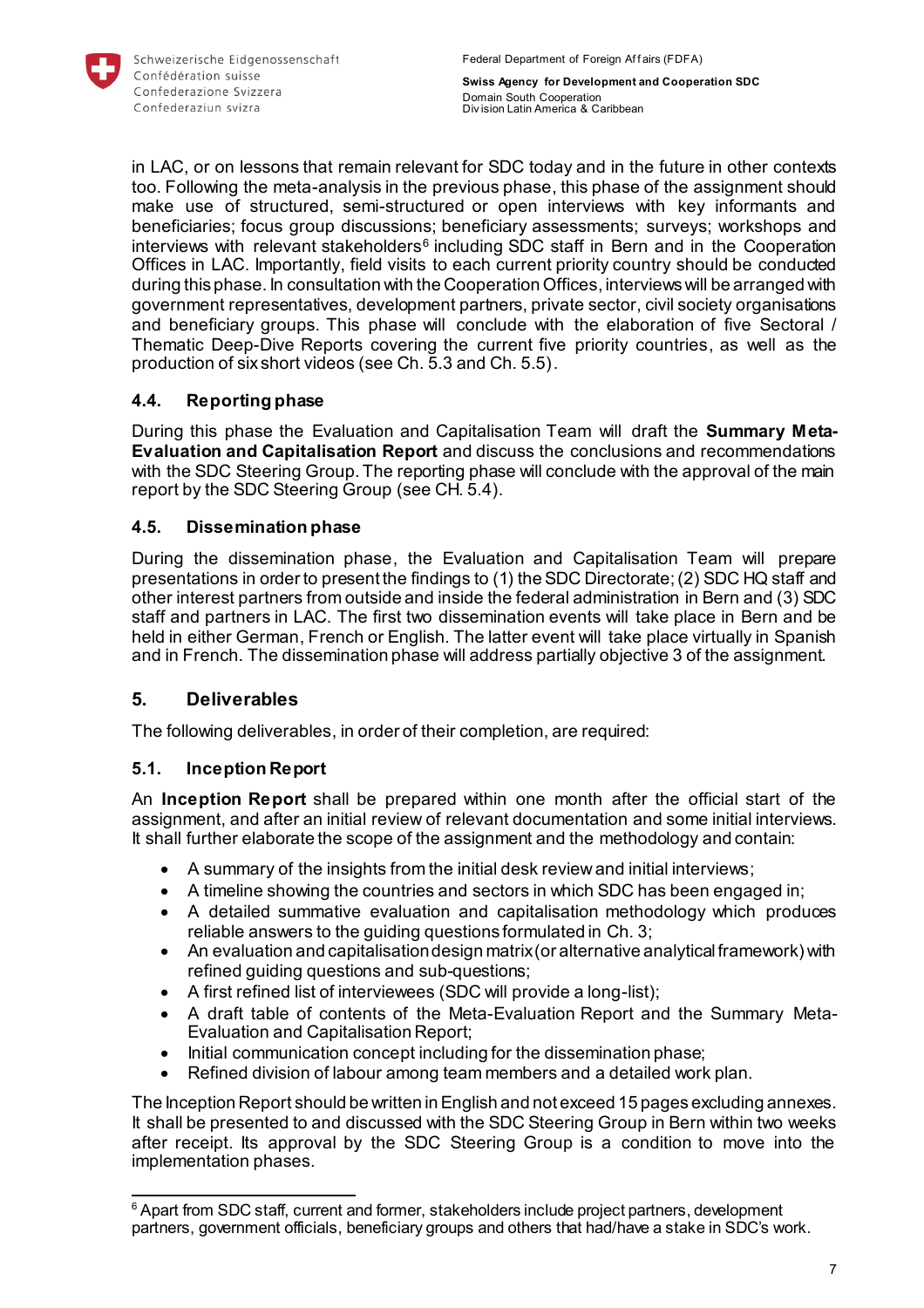

# <span id="page-7-0"></span>**5.2. Meta-Evaluation Report**

The **Meta-Evaluation Report** will consist of the findings and recommendations from the historic meta-analysis conducted during implementation phase I. It should be delivered within 3 months after the conclusion of the inception phase and not exceed 40 pages excluding annexes. It will have to be presented to and discussed with the SDC Steering Group in Bern. Formal approval of the Meta-Evaluation Report will be required by the SDC Evaluation Manager (see Ch. 6).

# <span id="page-7-1"></span>**5.3. Five Sectoral / Thematic Deep-Dives**

After the approval of the Meta-Evaluation Report, five **Sectoral / Thematic Deep-Dive Reports** for each of the five current priority countries shall be conducted (Bolivia, Cuba, Haiti, Honduras, Nicaragua) during a timeframe of 5 months. Each report must not exceed 25 pages excluding annexes. The reports will have to be presented to and discussed virtually with the SDC Steering Group, individually or bundled together. The SDC Evaluation Manager will have to formally approve them.

### <span id="page-7-2"></span>**5.4. Summary Meta-Evaluation and Capitalisation Report**

A fit-to-print **Summary Meta-Evaluation and Capitalisation Report** is the main output of the *Historic Impact Capitalisation* assignment. While the Evaluation and Capitalisation Team will propose a draft table of contents during the inception phase, it should be constructed around these three distinctive parts:

Part I: A summary of the Meta-Evaluation Report not exceeding 20 pages.

Part II: A synthesis of the five sectoral / thematic deep-dives for each country, including overall and generalized observations and lessons learned, not exceeding 25 pages.

Part III: Overarching conclusions, recommendations and lessons learned for partner governments, other national and international partners, and especially SDC.

In addition to the above, the Summary Meta-Evaluation and Capitalisation Report is expected to explain the scope of the assignment and the methodology used. The entire report must be in English and not exceed 55 pages excluding an executive summary and annexes. After approval of the last Sectoral / Thematic Deep-Dive Report, the Summary Meta-Evaluation and Capitalisation Report shall be submitted within one month. It will have to be presented to and discussed with the SDC Steering Group in Bern, which will also have to approve it. After that, the dissemination phase will commence.

### <span id="page-7-3"></span>**5.5. Short Videos & Presentations for Dissemination**

During implementation phase II, **six short videos** (no longer than 3 minutes) must be produced that capture the main findings of the Meta-Evaluation Report and the five sectoral / thematic deep-dives respectively.

After the approval of the Summary Meta-Evaluation and Capitalisation Report, three **specific presentations** must be prepared for the dissemination of the main findings addressing (1) the SDC Directorate; (2) SDC HQ staff and other interested partners inside and outside of the federal administration in Bern and (3) SDC staff and partners in LAC. In addition, the Evaluation and Capitalisation Team is expected to draft a **Short Note** that (a) recommends the main messages for telling the public and political leaders in Switzerland and in LAC the story of Switzerland's bilateral development cooperation with LAC from a non-evaluative perspective; and (b) proposes possible innovative communication products for storytelling. The Short Note will thus provide the basis for a separate follow-up task that will develop story telling products for the public and political leaders in Switzerland and in LAC during 2023-24. All presentations and the Short Note are to be reviewed by the SDC Evaluation Manager beforehand.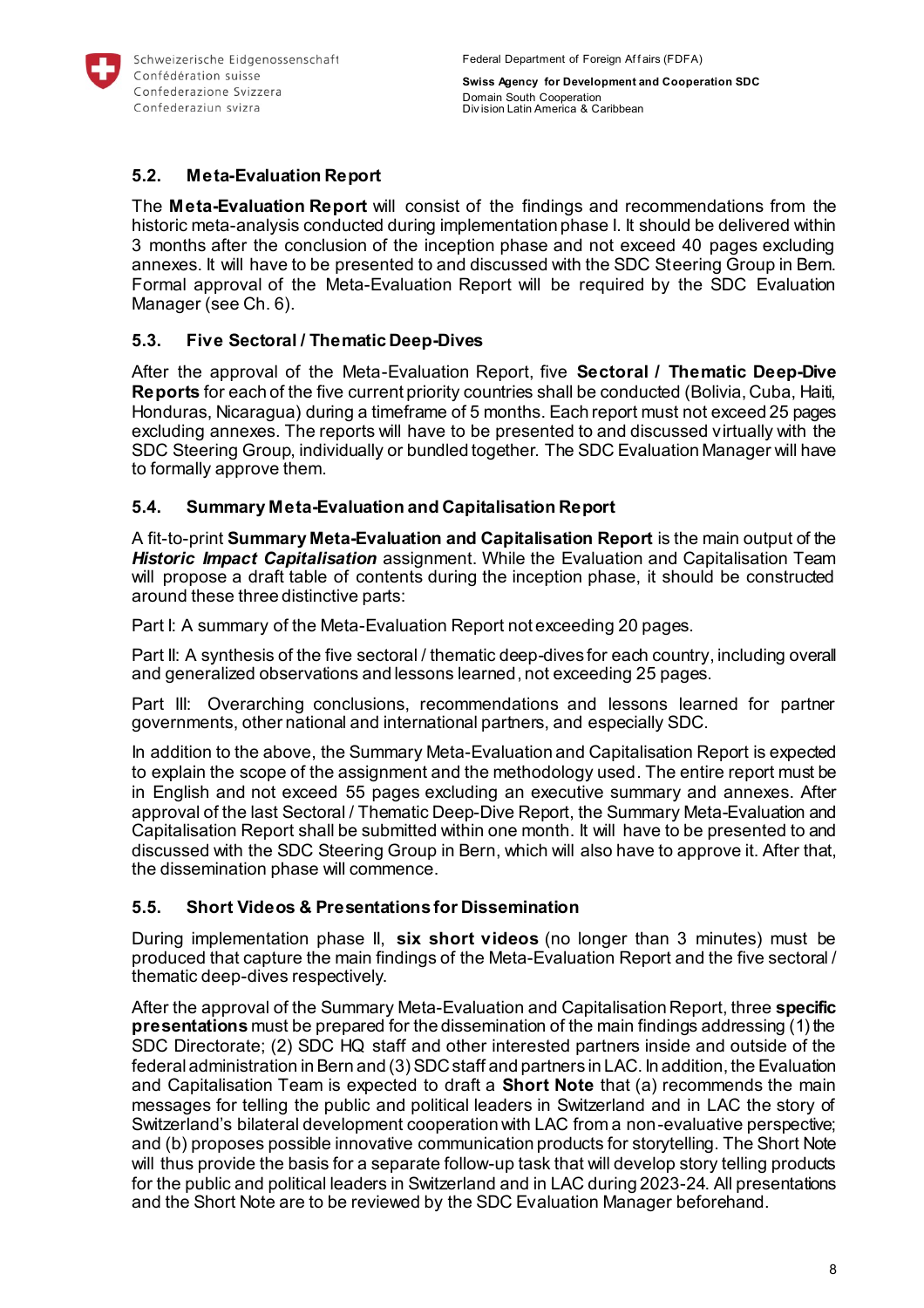| 2 M                 | 4 M                       | 6 M                                            | 2 M                                           | 2 M                |  |
|---------------------|---------------------------|------------------------------------------------|-----------------------------------------------|--------------------|--|
| Inception           | Implementation I          | <b>Implementation II</b>                       | <b>Reporting</b>                              | Dissemi-<br>nation |  |
| Inception<br>Report | Meta-Evaluation<br>Report | Five Thematic / Sectoral Deep-<br>Dive Reports | Summary<br>Meta-                              | Three<br>Presenta- |  |
|                     |                           | <b>Six Short Videos</b>                        | Evaluation<br>and<br>Capitalisation<br>Report | tions              |  |
|                     |                           |                                                |                                               | Short<br>Note      |  |

*Figure 1: Timeline in months [M] according to phases and deliverables*

NB: The months indicated above include the time for SDC to review and approve each stage.

# <span id="page-8-0"></span>**6. Organisation of the Evaluation and Capitalisation**

There are four sets of roles in the process: (1) SDC Directorate; (2) SDC Steering Group; (3) SDC Evaluation Manager; and (4) Evaluation and Capitalisation Team (Consultant).

# <span id="page-8-1"></span>**6.1. SDC Directorate**

The *Historic Impact Capitalisation* will be conducted under a mandate provided by the SDC Directorate in August 2021. The findings, recommendations and lessons learned of the Summary Meta-Evaluation and Capitalisation Report will be presented to the SDC Directorate, which will express its appreciation of the report through a Senior Management Response.

# <span id="page-8-2"></span>**6.2. SDC Steering Group**

The SDC Steering Group accompanies the evaluation and capitalisation process. Throughout the process it will interact with the SDC Evaluation Manager and the Evaluation and Capitalisation Team (Consultant), with whom regular feedback loops should take place. Its tasks are to:

- Help the Evaluation and Capitalisation Team to better understand SDC's approaches, structures and working processes;
- Discuss, review, comment on and approve the Inception Report;
- Discuss, review, comment on and provide recommendations to the Meta-Evaluation Report and the five sectoral / thematic deep-dives;
- Review, comment on, provide recommendations to and approve the Summary Meta-Evaluation and Capitalisation Report.
- Generally support the implementation of the *Historic Impact Capitalisation* and promote the dissemination of its findings, recommendations and lessons learned.
- Directly inform the SDC collaborators responsible for the elaboration of the new Dispatch 2025-2028 in order to allow them to consider the findings, recommendations and lessons learned early on in the elaboration process.

The SDC Steering Group will include the head of DLAC and a representative from a Cooperation Office from the region. It will also include a member each of the SDC Divisions Knowledge-Learning-Innovation (KLI) and Evaluation and Corporate Controlling (E+C). SDC Communication (KOM) will also be part of the steering group in light of the objectives of the exercise. In addition, two specific individuals from other SDCare included in the steering group on the basis of their particular fore for or knowledge of the region. The full list of members of the SDC Steering Group is attached in Annex 1. The Head of DLAC will organise and chair the meetings and ensure that the group's discussions and decisions are recorded.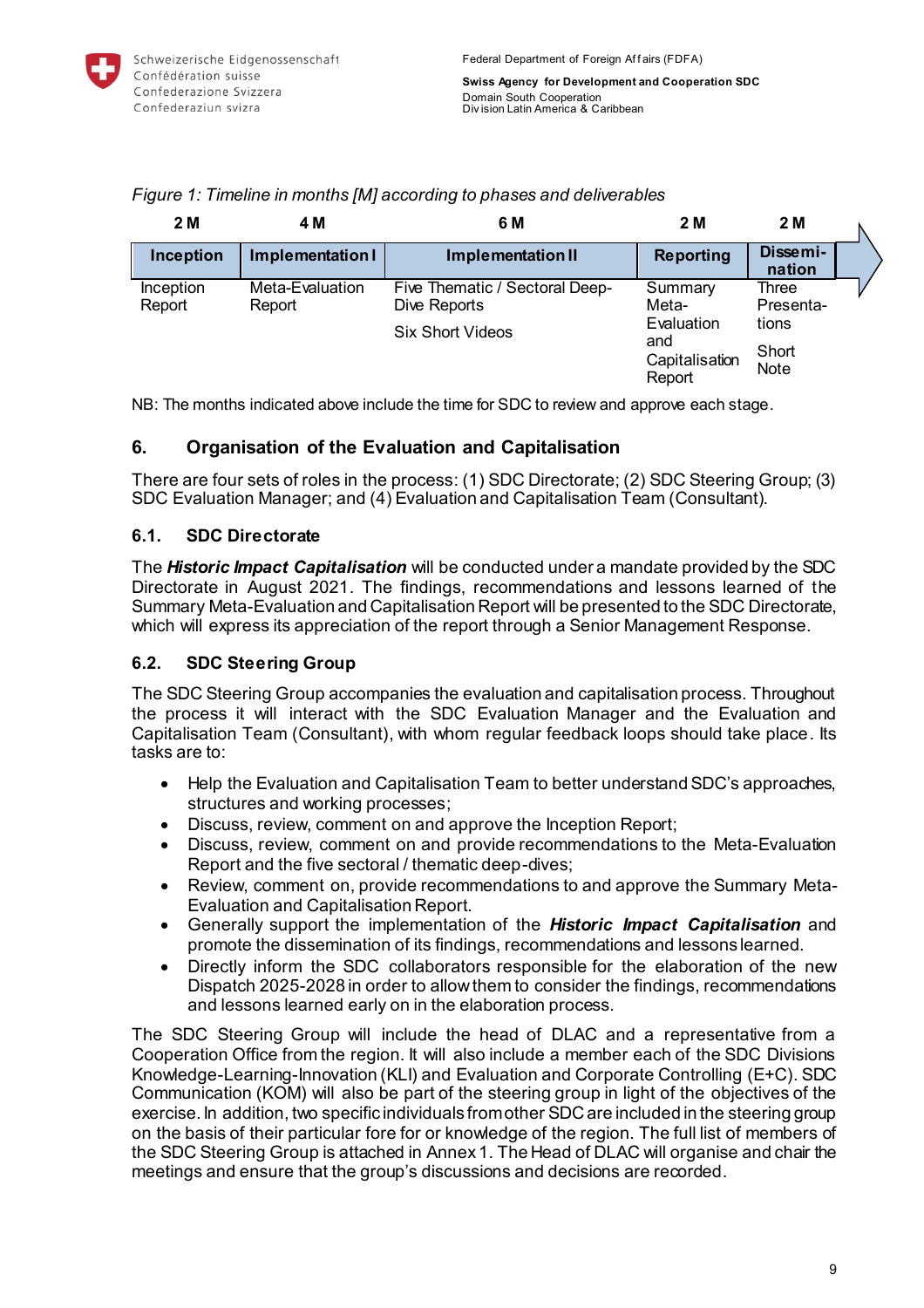

# <span id="page-9-0"></span>**6.3. SDC Evaluation Manager**

The *Historic Impact Capitalisation* will be supervised and managed by a team from DLAC consisting of Diepak Elmer (until August 2022) and Virginie Poyetton. The team will:

- Organise an invitation procedure and participate in the selection of the Evaluation and Capitalisation Team based on received proposals;
- Draft and administer the contract with the Evaluation and Capitalisation Team and ensure that it receives appropriate logistical support and access to information;
- Coordinate with all relevant stakeholders;
- Ensure that quality control is carried out throughout the evaluation and capitalisation process;
- Provide feedback to the Evaluation and Capitalisation Team including comment on draft versions of the Inception Report, the Meta-Evaluation and deep-dive reports (which it will also have to approve) and the Summary Meta-Evaluation and Capitalisation Report;
- Support the Head of DLAC in organising, chairing and recording the meetings of the SDC Steering Group;
- Facilitate and participate in the dissemination workshops;
- Advice and inform relevant stakeholders on matters related to the assignment;
- Prepare the Senior Management Response by the SDC Directorate.

## <span id="page-9-1"></span>**6.4. Evaluation and Capitalisation Team (Consultant)**

Following an invitation procedure, DLAC will contract an Evaluation and Capitalisation Team that is independent of SDC. The team will carry out the assignment based on its contract and will:

- Prepare and carry out the *Historic Impact Capitalisation* according to the Terms of Reference, this Approach Paper and the approved Inception Report;
- Be responsible towards the SDC Evaluation Manager and the SDC Steering Group for the findings, recommendations and lessons learned of all the outputs including the Summary Meta-Evaluation and Capitalisation Report;
- Ensure that quality assurance is carried out and documented throughout the process according to the Consultant's own proposal and Inception Report;
- Report to the SDC Evaluation Manager regularly about progress of the evaluation;
- Interact with the SDC Steering Group in formal moments, but also through regular feedback loops as appropriate;
- Organise and coordinate meetings and field visits, and other key events, including debriefing session and/or workshops in the field visit countries, in consultation with the SDC Cooperation Offices.

The Evaluation and Capitalisation Team shall consist of a Team Leader and at least two more experts with complementary expertise and experience including in communication. Moreover, it is advisable that the Consultant work with local experts in each of the five current priority countries. The team is expected to bring along the following evaluation, capitalisation and subject matter expertise and experience:

- Experience and knowledge of Switzerland's international cooperation system and the contexts in the LAC region;
- Professional experience and skills in robust evaluation and capitalisation methodologies and approaches;
- Ability to apply the OECD DAC evaluation standards;
- Ability to steer complex processes involving a multiplicity of stakeholders through participatory methods;
- Ability to work and communicate proficiently in English, German, French and Spanish;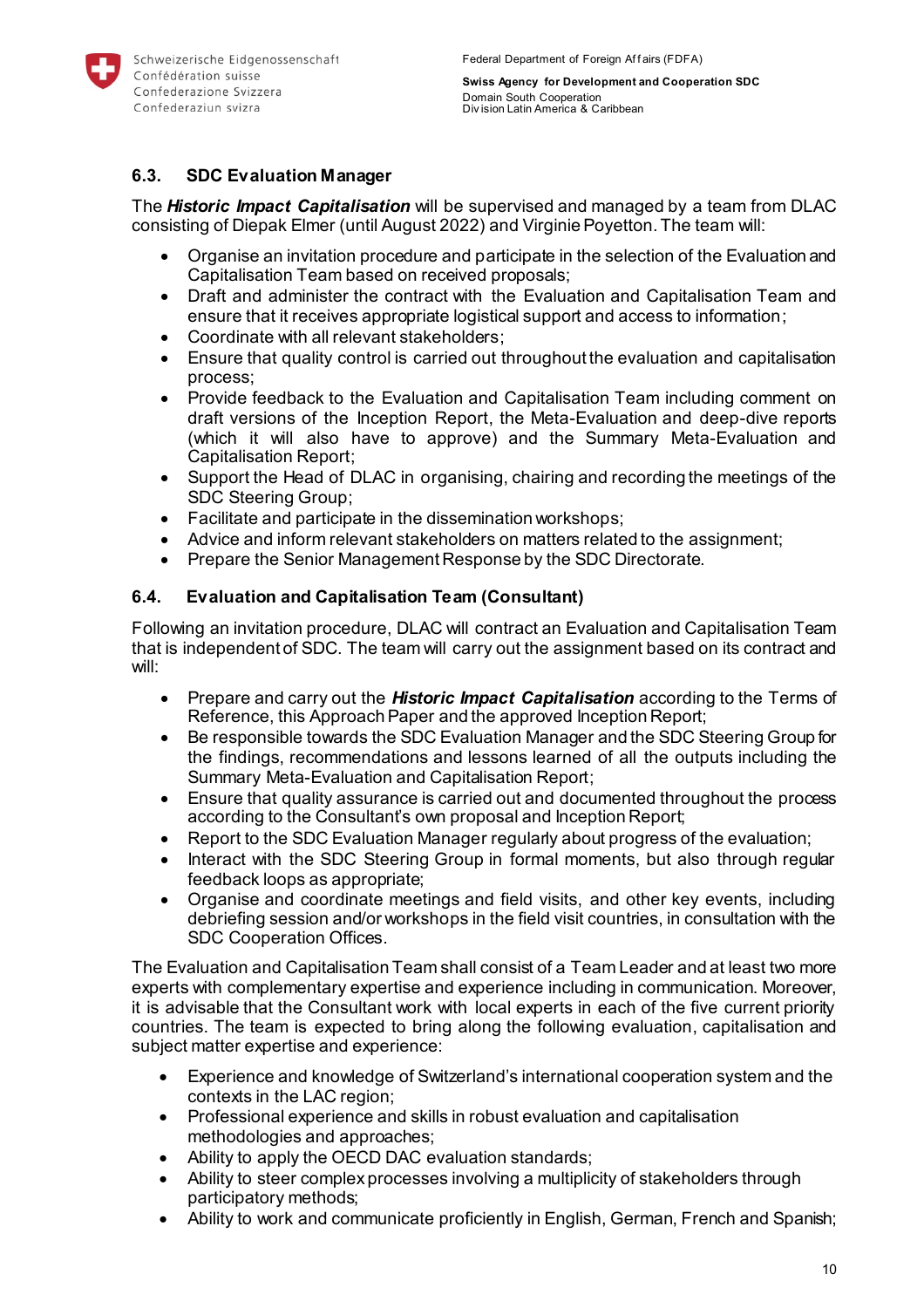

Experience in developing communication content and products for different audiences.

The Team Leader is responsible for the team's reporting, proper quality assurance and for the division of labour and organisation of the work. The Team Leader and the evaluation team will participate in the SDC Steering Group meetings (virtually and physical) and other meetings as required and upon request. After the signing of the contract, the entire team shall meet with the SDC Evaluation manager in Bern for a preliminary briefing at the start of the inception phase. After that, it is envisaged that the entire team will participate in approximately five meetings in Bern with the SDC Steering Group and in order to present the findings to SDC staff; and the team leader will have at least one additional meeting with the SDC Directorate. All other meetings can be conducted virtually. In addition, it is expected that at least one team member will have visited each of the five priority countries during implementation phase II.

## *Figure 2: Organisation of the Evaluation and Capitalisation*



# <span id="page-10-0"></span>**7. Timeframe**

| <b>Deadline</b> | Task                                                                 |
|-----------------|----------------------------------------------------------------------|
| 17.02.2022      | Invitation of at least 3 tenderers and publication of the mandate on |
|                 | the FDFA mandates platform                                           |
| 24.02.2022      | Expression of interest in submitting a tender by email:              |
|                 | sekretariat.abteilung.lateinamerika@eda.admin.ch                     |
| 28.02.2022      | Deadline for submitting questions by email:                          |
|                 | sekretariat.abteilung.lateinamerika@eda.admin.ch                     |
| 07.03.2022      | Sharing of the questions and answers with all the interested         |
|                 | tenderers                                                            |
| 28.03.2022      | Deadline for submission of tenders                                   |
| April 2022      | Evaluation of submitted bids                                         |
| Approx.         | Information of the tenderers by means of individual dispositions:    |
| 12.04.2022      | Awarding of the contract and notification of the not considered      |
|                 | tenderers                                                            |
| 29.04.2022      | Signing of contract                                                  |
| 02.05.2022      | Start of contract / start of inception phase                         |
| 03.06.2022      | Reception of Inception Report                                        |
| 30.06.2022      | Approval of Inception Report / start of implementation phase I       |
| 30.09.2022      | Reception of draft Meta-Evaluation Report                            |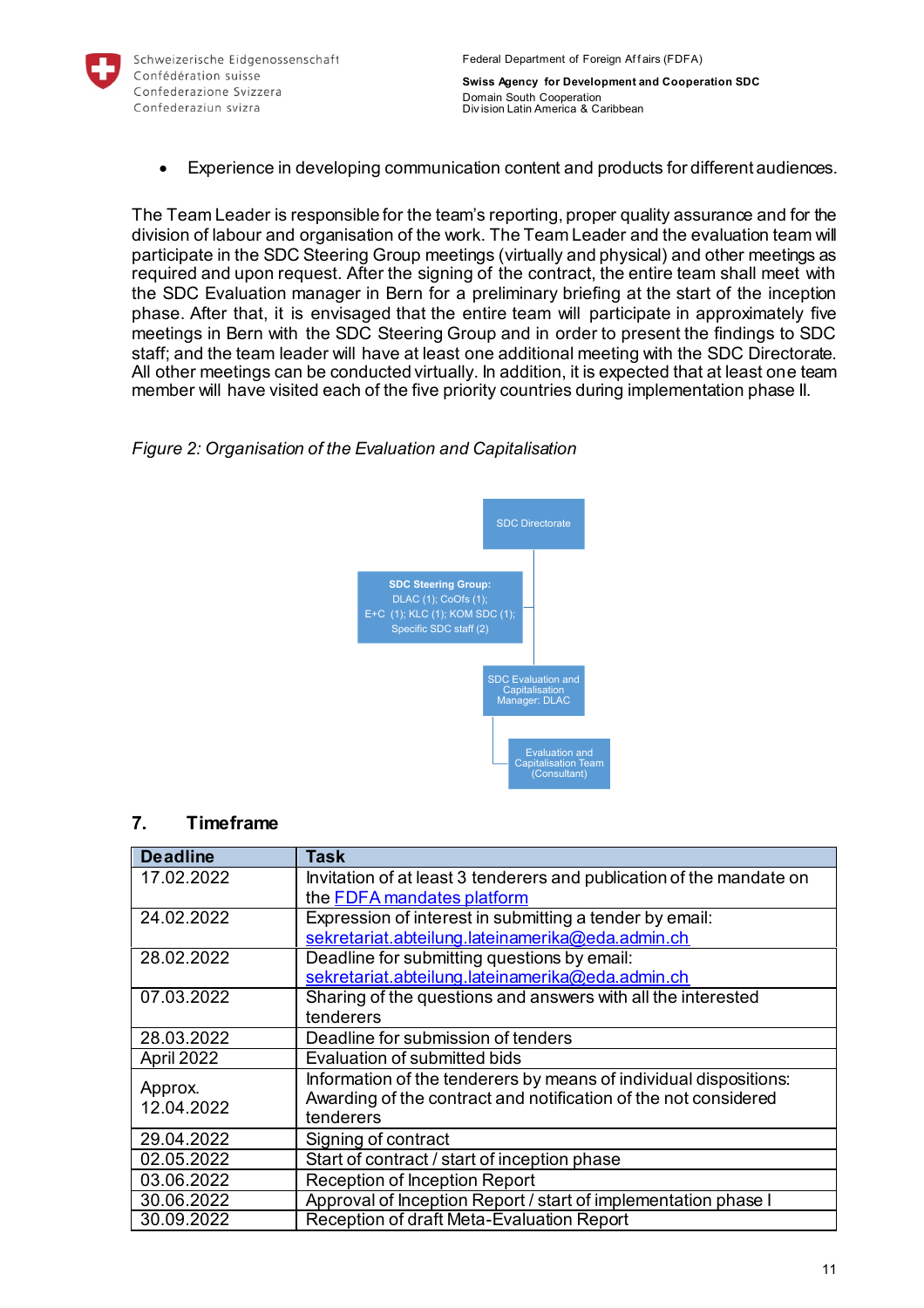

| 28.10.2022 | Approval of part I of the Meta-Evaluation Report / start of<br>implementation phase II                |
|------------|-------------------------------------------------------------------------------------------------------|
| 30.03.2023 | Reception of final drafts of the Thematic / Sectoral Deep-Dives                                       |
| 28.04.2023 | Approval of Thematic / Sectoral Deep-Dives / start of reporting<br>phase                              |
| 28.04.2023 | Reception of Summary Meta-Evaluation and Capitalisation Report                                        |
| 26.05.2023 | Approval of final Summary Meta-Evaluation and Capitalisation<br>Report / start of dissemination phase |
| 21.07.2023 | End of dissemination phase / end of assignment                                                        |

NB: The timeframe above takes into account public holidays and festive seasons.

# <span id="page-11-0"></span>**8. Application Procedure**

Please refer to the Terms of Reference for the details of the application procedure.

NB: The financial proposal must not exceed **CHF 230,000** as per the guidelines for an invitation procedure.

# <span id="page-11-1"></span>**9. Contracting**

The contract will be awarded by DLAC at SDC Bern following an analysis of the technical and financial proposals received in response to the Terms of Reference and this Approach Paper. Before the contract is awarded, DLAC may invite the tenderers to present their proposal in Bern or virtually.

A contract will be entered with the lead consultant(s). Payments will be done in five instalments based on the number of days worked and other costs incurred at the time of payment. Triggers for payment shall be set in the contract according to due deliverables stipulated in this Approach Paper.

### <span id="page-11-2"></span>**10. Enclosures**

- 1) Members of the SDC Steering Group
- 2) Literature list SDC strategies, programmes and evaluations in LAC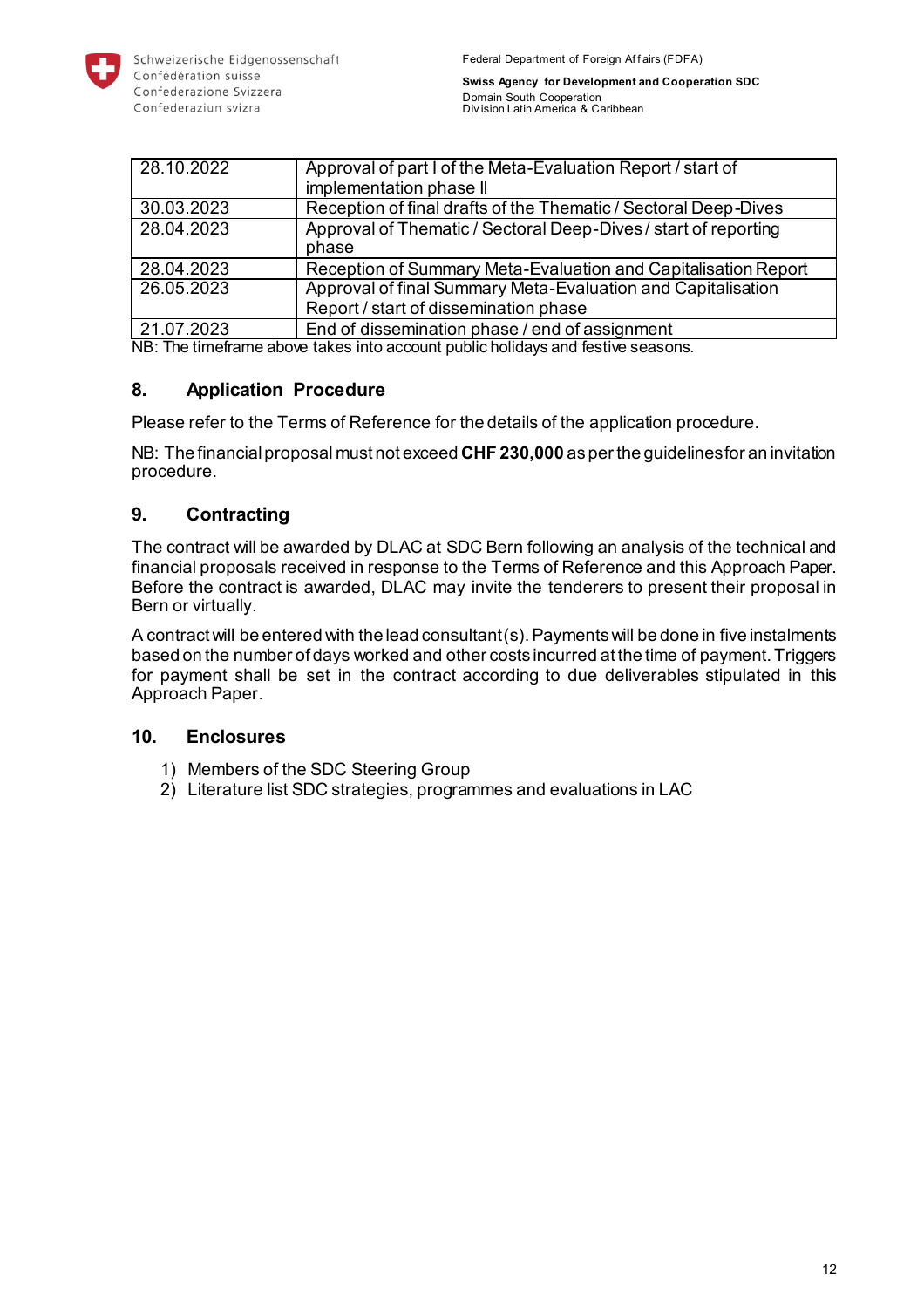

<span id="page-12-0"></span>**Enclosure 1: Members of the SDC Steering Group**

| <b>Name</b>                    |                       | <b>SDC Unit</b>                                                                                      |
|--------------------------------|-----------------------|------------------------------------------------------------------------------------------------------|
|                                | <b>Beatrice Meyer</b> | Division Latin America & Caribbean, Chair                                                            |
| $2_{-}$                        | <b>Edita Vokral</b>   | Embassy of Switzerland in Bolivia                                                                    |
| 3.                             | Pascale Thiévent      | Division Knowledge-Learning-Innovation                                                               |
| 4.                             | Romana Tedeschi       | <b>Evaluation and Corporate Controlling Division</b>                                                 |
| 5.                             | Özgür Unal            | Communication at Humanitarian Aid Staff Unit                                                         |
| 6.                             | Christoph Graf        | Swiss OECD Delegation in Paris                                                                       |
| $7_{\scriptscriptstyle{\sim}}$ | Arno Wicki            | Embassy of Switzerland in Chile / Head of the Division Asia<br>- Latin America from 1 September 2022 |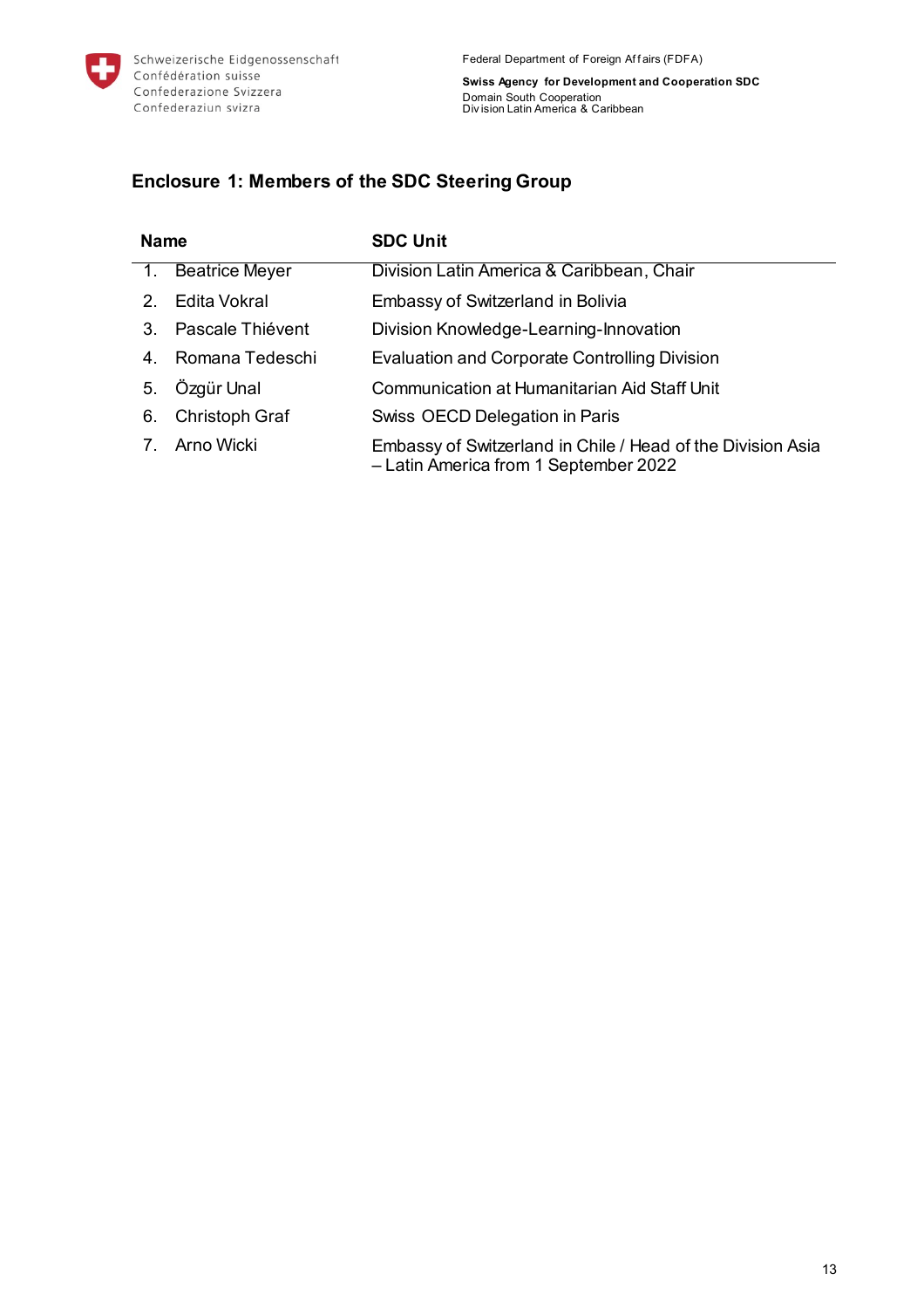

# <span id="page-13-0"></span>**Enclosure 2: Literature list SDC strategies, programmes and evaluations in LAC**

The literature list contains almost all strategies, programmes and evaluations that were historically done as part of SDC's bilateral cooperation in LAC. For the assignment, a selection of those will be relevant. It is NOT required to read and utilize all the documents listed below. The ones in **"bold"** are recommended readings, but also not compulsory.

NB: Documents without an Alexandria link can be requested from DLAC during the bidding process as part of the questions and once the contract has been signed.

#### **A) Bolivia**

#### A.1 Cooperation Strategies and Programmes

#### **Kooperationsprogramm Bolivien 2022-2024**

**Estrategia de cooperación para Bolivia 2018 – 2021**  COSUDE, 2018 [https://www.alexandria.ch/discovery/delivery/41BIG\\_INST:ALEX/12369657470001791?lang=de](https://www.alexandria.ch/discovery/delivery/41BIG_INST:ALEX/12369657470001791?lang=de)

#### **Kooperationsstrategie Bolivien 2018 – 2021**

DEZA, 2018 [https://www.alexandria.ch/discovery/delivery/41BIG\\_INST:ALEX/12369657490001791?lang=de](https://www.alexandria.ch/discovery/delivery/41BIG_INST:ALEX/12369657490001791?lang=de)

#### **Estrategia de Cooperación para Bolivia 2013 - 2016**

COSUDE, 2013 [https://www.alexandria.ch/discovery/delivery/41BIG\\_INST:ALEX/12369571030001791?lang=de](https://www.alexandria.ch/discovery/delivery/41BIG_INST:ALEX/12369571030001791?lang=de)

#### **Kooperationsstrategie Bolivien 2013 – 2016**

DEZA, 2013 [https://www.alexandria.ch/discovery/delivery/41BIG\\_INST:ALEX/12369522320001791?lang=de](https://www.alexandria.ch/discovery/delivery/41BIG_INST:ALEX/12369522320001791?lang=de)

#### **Estrategia de la cooperación Suiza en Bolivia 2008 – 2012**

COSUDE, 2010

[https://www.alexandria.ch/discovery/delivery/41BIG\\_INST:ALEX/12369521320001791?lang=de](https://www.alexandria.ch/discovery/delivery/41BIG_INST:ALEX/12369521320001791?lang=de)

#### **Schweizerische Kooperationsstrategie für Bolivien 2008 – 2012**

DEZA, 2010 [https://www.alexandria.ch/discovery/delivery/41BIG\\_INST:ALEX/12369521280001791?lang=de](https://www.alexandria.ch/discovery/delivery/41BIG_INST:ALEX/12369521280001791?lang=de)

#### **Bolivia 2004 - 2008 : programa para pais de la cooperacion suiza para el desarrollo**  COSUDE, 2004

PDF in Acta Nova: [Bolivia\\_2004-2008.pdf](https://object.gever.admin.ch/web/?ObjectToOpenID=%24ActaNovaDocument%7cE0C2C703-2983-481B-8884-56D087A567AD&TenantID=190&OpenContentOfProperty=ActiveContent)

**Bolivien 2004 - 2008 : Landesprogramm der schweizerischen Entwicklungszusammenarbeit**  DEZA, 2004 PDF in Acta Nova: Bolivien 2004-2008.pdf

**Landesprogramm 1998 - 2003 : / Bolivien**  DEZA, 1998 PDF in Acta Nova: Bolivien 1998-2003.pdf

**Programm fuer die Entwicklungszusammenarbeit der Schweiz in Bolivien : / Revision 1992**  DEZA, 1992

PDF in Acta Nova: [Bolivien\\_1992.pdf](https://object.gever.admin.ch/web/?ObjectToOpenID=%24ActaNovaDocument%7c8179505A-3B01-4445-B89A-4A2AC8CC858B&TenantID=190&OpenContentOfProperty=ActiveContent)

**Programm für die Entwicklungszusammenarbeit der DEH in Bolivien : / Revision 1987**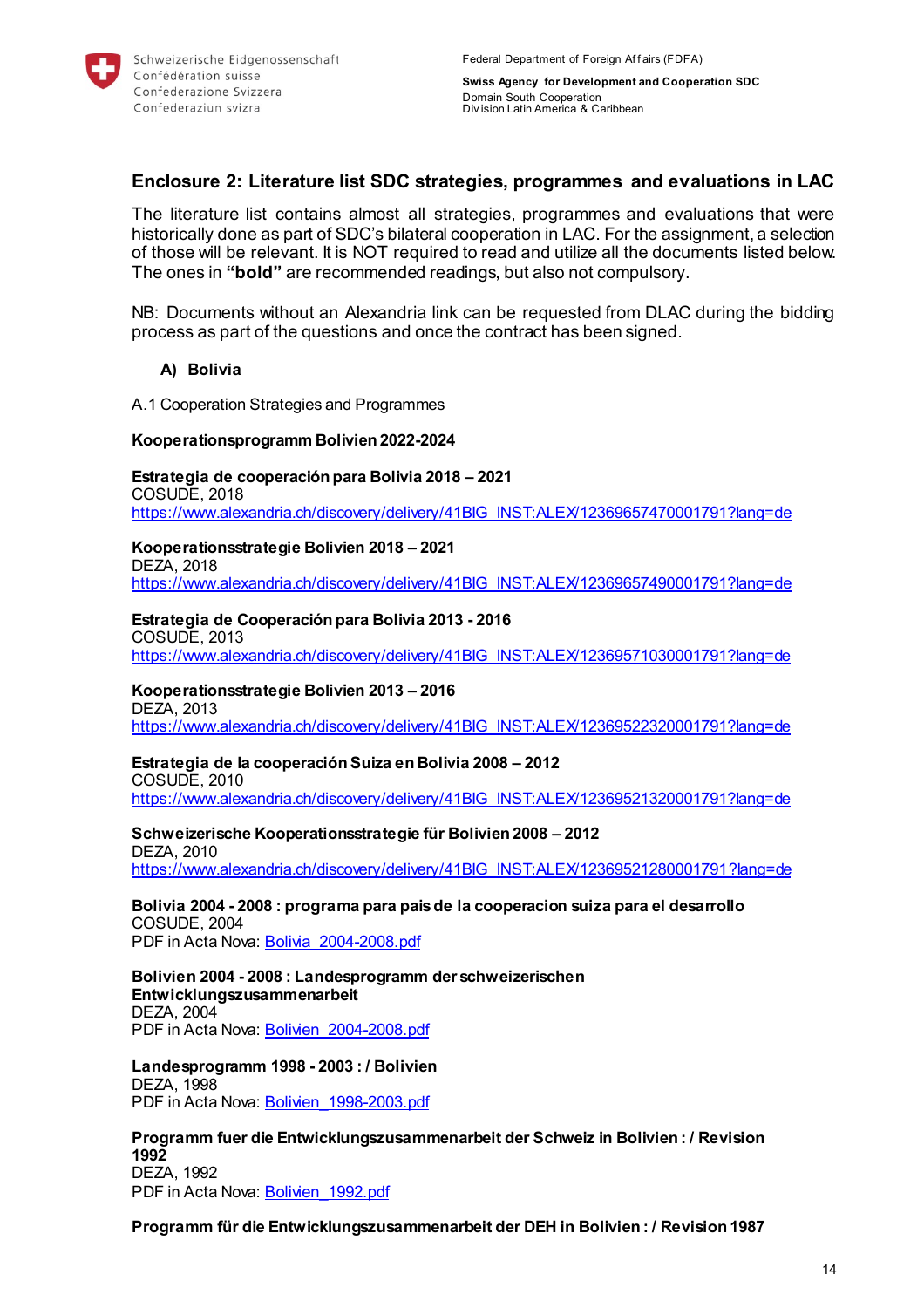

DEH, 1987 PDF in Acta Nova: Bolivien 1987.pdf

#### **Programm für die Entwicklungszusammenarbeit der DEH in Bolivien**  DEH, 1986 PDF in Acta Nova: Bolivien 1986.pdf

#### **DEH - Landesprogramm Bolivien**

DEH, 1985 PDF in Acta Nova: Bolivien 1985.pdf

#### **Entwicklungsplanung und Entwicklungspolitik in Bolivien**  DEH, 1984 PDF in Acta Nova: Bolivien 1984.pdf

**Die schweizerische Entwicklungszusammenarbeit (EZA) in Bolivien**  DEH, 1982 PDF in Acta Nova: Bolivien 1982.pdf

#### A.2 Evaluations, Capitalisations and Phasing-Out Experiences

Mercados Inclusivos, Bolivia, 2020

Evaluación externa del proyecto Vida sin Violencia (VsV), Fase I (junio 2016- mayo2020), Bolivia, 2019

Evaluación Externa: Fondo Capital Semilla Fideicomiso Capital Semilla y perspectivas de sostenibilidad operativa y financiera, Bolivia, 2019

#### **Memoria 2013-2017 de la cooperación Suiza en Bolivia**

COSUDE, 2018 [https://www.alexandria.ch/discovery/delivery/41BIG\\_INST:ALEX/12383975820001791?lang=de](https://www.alexandria.ch/discovery/delivery/41BIG_INST:ALEX/12383975820001791?lang=de)

Swiss International Cooperation in the Field of Gender Equality 2007-2016 (publication year 2018) Includes Bolivia

Gestión integral del agua, Evaluación Fin de Fase, Bolivia, 2018

Gestión Ambiental Municipal, Evaluación Externa Fin de Fase I del Proyecto, Bolivia, 2018

**Proyecto de investigación al cambio climático, Evaluación Final del Proyecto, Bolivia, 2018**

#### **Proyecto biocultura y cambio climático, evaluación de medio término, Bolivia, 2018**

Evaluación Externa Proyecto Acceso a Justicia, Bolivia, 2017

Evaluación económico – financiera a tecnologías generadas por INIAF, Bolivia, 2017

Evaluación económico social y financiera del proyecto formación técnica profesional, Bolivia, 2017

**Revisión de medio término de la Estrategia de Cooperación Bolivia 2013 - 2016 : informe final**  Adrian Maître, Ruth Llanos, Ingrid Fromm, 2015 [https://www.alexandria.ch/discovery/delivery/41BIG\\_INST:ALEX/12369649970001791?lang=de](https://www.alexandria.ch/discovery/delivery/41BIG_INST:ALEX/12369649970001791?lang=de)

La transversal de gobernabilidad en proyectos de la Cooperación Suiza para el Desarrollo en Bolivia, Bolivia, 2016

Informe final de la Misión de Revisión de Medio Término Aire Limpio (Análisis de la Situación del Proyecto para una Salida Responsable), Bolivia, 2016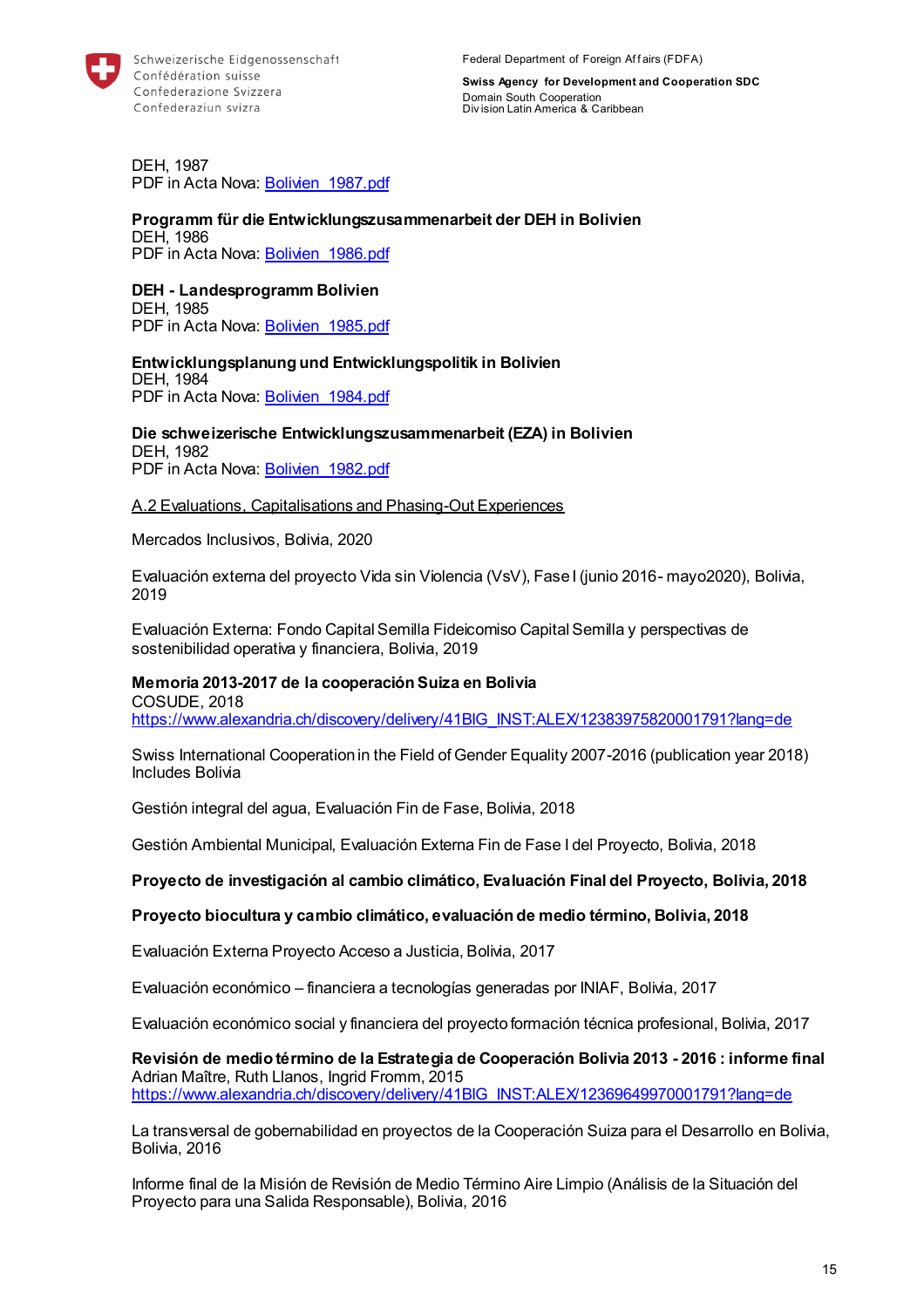

Evaluación de Medio Término Fase IV Proyecto Formación técnica profesional, Bolivia, 2016

Evaluación de Medio Término (EMT) del Proyecto Mercados Rurales, Bolivia, 2016

Evaluación al Programa de Apoyo a la Mejora De Los Servicios Municipales (PMS) y proyectos antecesores, Bolivia, 2016

Evaluation of SDC's Performance in Governance Programming and Mainstreaming, Switzerland Case study: Bolivia, 2015

Evaluación externa final promoción de microseguros para el área rural como respuesta al cambio climático, Bolivia, 2015

Evaluación de efectos del fondo de innovación del Programa de servicios de desarrollo económico rural – PROSEDER, Bolivia, 2015

Segunda etapa de la evaluación de la fase III del proyecto Formación técnica profesional, Bolivia, 2015

#### **Revisión de Medio Término de la Estrategia de Cooperación Bolivia 2013 – 2016, Bolivia, 2015**

Defensor del pueblo / Bolivia, 2014

Formación técnica professional / Bolivia, 2014

#### **Support to the Bolivian Agricultural Innovation System (ex-PIC) / Bolivia, 2014**

Programme for rural economy development services (PROSEDER) – Promotion of microinsurance covering agricultural production / Bolivia, 2014

#### **Adaptación comunitaria al cambio climático – scaling up CC-PRRD / Bolivia, 2014 Programa de mejoramiento de los servicios (PMS) / Bolivia, 2014**

Evaluación de medio término de la fase I – Gestión sostenible de Recursos Naturales (GESTOR) / Bolivia, 2013

Revisión de fin de fase I - Programa de Servicios de Desarrollo Económico Rural (PROSEDER) / Bolivia, 2013

Evaluación de efectos y posibles impactos – Programa de Innovación continua (PIC) / Bolivia, 2013

Evaluación externa de la fase II – Programa de Formación técnica profesional / Bolivia, 2013

Programa de Gobernabilidad / Bolivia, 2012

Programa de Aire Limpio / Bolivia, 2012

Programa del Defensor del Pueblo / Bolivia, 2012

Programa Biocultura / Bolivia, 2012

Plan Nacional de Cuencas / Bolivia, 2012

Programa de Reducción de Riesgos de Desastres PRRD, fase III (revisión medio término) / Bolivia, 2012

Mid Term Review PROCAP (Programm zur Förderung der Berufsbildung) / **Bolivien, 2011**

**MTR de la Estrategia / Bolivia, 2010**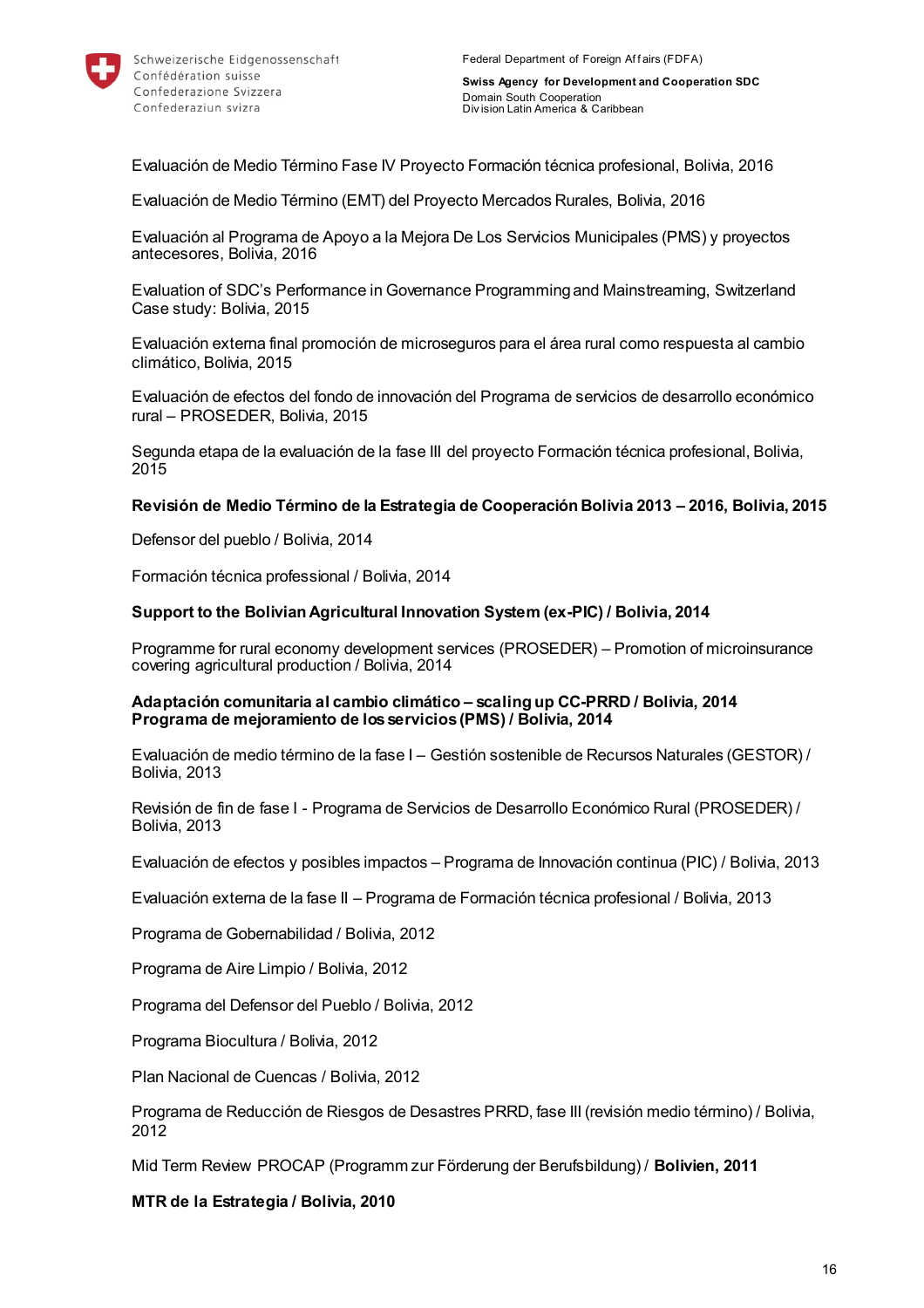

#### **Se hace camino al sembrar : revista anual 2008 - 2009 / Agencia Suiza para el Desarrollo y la Cooperación**

Medium > Buch | 2009 | Land/Thema > Bolivien https://www.alexandria.ch/permalink/41BIG\_INST/kqb8rv/alma9926015658701791 52 Seiten; Auf dem Titelblatt: 40 años socios de Bolivia; auch physisch vorhanden (DDC 1691)

#### **Validacion de la fase inicial y definicion de la segunda fase de la estrategia de genero CORLAP : informe final de consultoria**

consultores: José Baldivia, Chrystel Ferret, Sylvia Cardona, 2000 PDF in Acta Nova: [CORLAP\\_2000.pdf](https://object.gever.admin.ch/web/?ObjectToOpenID=%24ActaNovaDocument%7c0EC5199D-C7CF-4975-A9CC-8D372A79CBE3&TenantID=190&OpenContentOfProperty=ActiveContent)

#### **25 años de cotesu en Bolivia : Sostenibilidad del desarrollo y cooperación internacional. Anuario**

**1994 / Agencia suiza para el desarrollo y la cooperación** Medium > Buch | 1994 | Land/Thema > Bolivien https://www.alexandria.ch/permalink/41BIG\_INST/kqb8rv/alma9926015541501791 40 Seiten; es handelt sich um den Jahresbericht 1994; zwei Teile: "Nuestras experiencias" und "Visiones de los actores del desarollo"

#### **Cotesu Bolivia 1989 : 20 años de cooperación / Agencia suiza para el desarrollo y la cooperación**

Medium > Buch | 1989 | Land/Thema > **Bolivien**  <https://www.alexandria.ch/permalink>

**Zur Geschichte der schweizerischen Entwicklungszusammenarbeit (EZA) in Bolivien**  DEH, 1984

[https://www.alexandria.ch/discovery/delivery/41BIG\\_INST:ALEX/12369483460001791?lang=de](https://www.alexandria.ch/discovery/delivery/41BIG_INST:ALEX/12369483460001791?lang=de)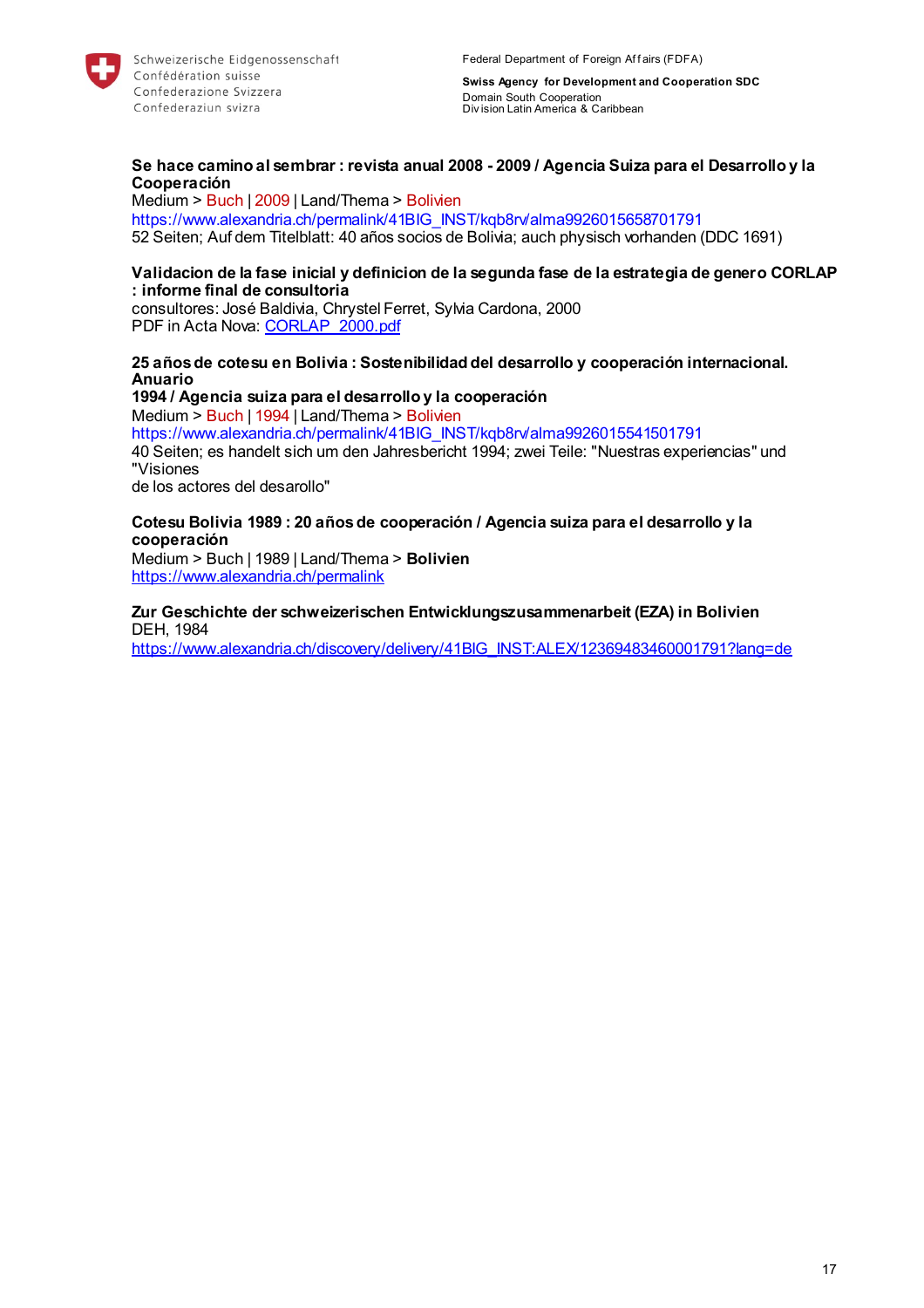

Federal Department of Foreign Affairs (FDFA)

**Swiss Agency for Development and Cooperation SDC** Domain South Cooperation Div ision Latin America & Caribbean

**B) Cuba**

B.1 Cooperation Strategies and Programmes

#### **Kooperationsprogramm Kuba 2022 - 2024**

**Estrategia de Cooperación Cuba : 2017 – 2021**  COSUDE, 2017 [https://www.alexandria.ch/discovery/delivery/41BIG\\_INST:ALEX/12369610270001791?lang=de](https://www.alexandria.ch/discovery/delivery/41BIG_INST:ALEX/12369610270001791?lang=de)

**Kooperationsstrategie Kuba : 2017 – 2021**  DEZA, 2017 [https://www.alexandria.ch/discovery/delivery/41BIG\\_INST:ALEX/12369610430001791?lang=de](https://www.alexandria.ch/discovery/delivery/41BIG_INST:ALEX/12369610430001791?lang=de)

**Stratégie de coopération avec Cuba pour 2011 - 2014 : usage interne**  DDC, 2011 PDF in Acta Nova: [Cuba\\_2011-2014.pdf](https://object.gever.admin.ch/web/?ObjectToOpenID=%24ActaNovaDocument%7cD2396784-2925-4C04-AF52-1A9CD03EE60E&TenantID=190&OpenContentOfProperty=ActiveContent) [Cuba\\_2011-2014\\_version courte.pdf](https://object.gever.admin.ch/web/?ObjectToOpenID=%24ActaNovaDocument%7cBE25D6BC-1156-44CA-B1E0-9F07BC0B00EB&TenantID=190&OpenContentOfProperty=ActiveContent)

**Kooperationsstrategie Kuba 2007 – 2010** PDF in Acta Nova: [Cuba 2007-2010.pdf](https://object.gever.admin.ch/web/?ObjectToOpenID=%24ActaNovaDocument%7c4FB488D3-B985-4641-B865-862372EFC193&TenantID=190&OpenContentOfProperty=ActiveContent)

**Orientations stratégiques du programme spécial : Cuba 2004 – 2006**  DDC, 2003 PDF in Acta Nova: [Cuba\\_2004-2006\\_final.pdf](https://object.gever.admin.ch/web/?ObjectToOpenID=%24ActaNovaDocument%7c48F9FC5B-C14A-42D3-97B6-9C628F838E95&TenantID=190&OpenContentOfProperty=ActiveContent)

B.2 Evaluations, Capitalisations and Phasing-Out Experiences

PAAS, Cuba, 2020

#### **Evaluación intermedia: programa fortalecimiento de las capacidades municipales para el desarrollo local (PRODEL), Cuba, 2019**

Interview mit Peter Tschumi, Chef IZA in Havanna: "Cooperación suiza en Cuba apoya y comparte buenas prácticas", Oktober, 2018 <http://ipsnoticias.net/2018/10/cooperacion-suiza-cuba-apoya-comparte-buenas-practicas/>

Evaluación de Medio Término Fase III del proyecto de innovación agropecuaria local (PIAL), Cuba, 2015

Evaluación de Medio Término Fase I del proyecto de apoyo a una agricultura sostenible en cuba (PAAS), Cuba, 2015

Evaluación de Medio Término Fase I del proyecto bases ambientales para la sostenibilidad alimentaria local (BASAL), Cuba, 2015

Evaluación participativa por protagonista Fase II del proyecto apoyo al desarrollo local de cooperativas y pequeños productores a través de un fondo de inversiones en la producción agropecuaria (FODEAL), Cuba, 2015

Evaluación intermedia del programa Fase I del programa implementación de estrategias para la gestión local del hábitat a escala municipal (Habitat2), Cuba, 2015

#### **Revisión de medio término [de la] estrategia de cooperación con Cuba 2011 - 14 : peer review, versión final**

Agencia Suiza para el Desarrollo y la Cooperación COSUDE, KEK - CDC Consultants ; Ueli Stürzinger, Fiona Wigger, 2013 [https://www.alexandria.ch/discovery/delivery/41BIG\\_INST:ALEX/12369569250001791?lang=de](https://www.alexandria.ch/discovery/delivery/41BIG_INST:ALEX/12369569250001791?lang=de)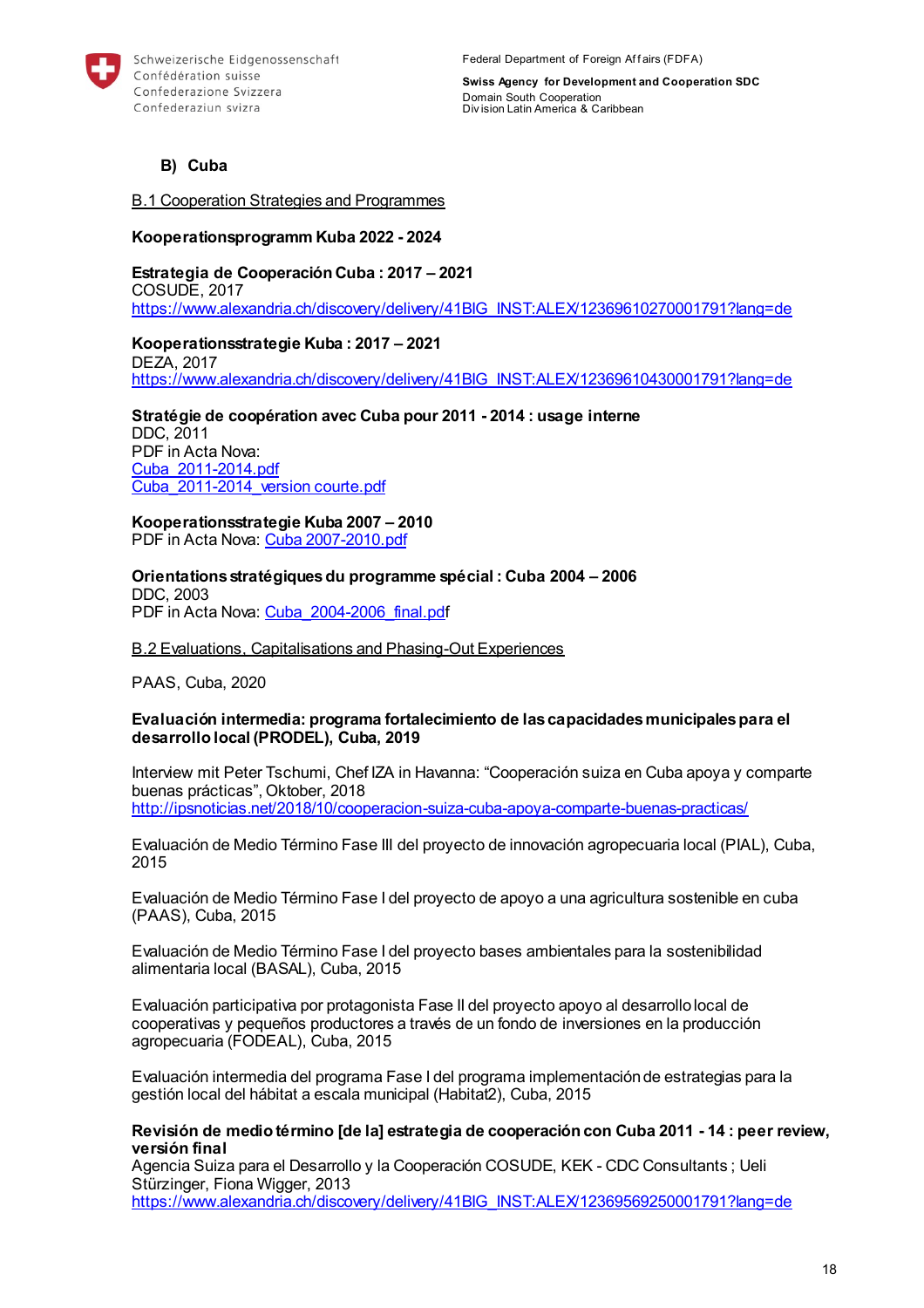

Fincas ganaderas / Cuba, 2011

Evaluacion PIAL (inovacion agricole locale) / Cuba, 2011

Implementación de la Estrategia Género: Sistematización / Cuba, 2010

PIAL (Sistematización) / Cuba, 2010

BIOMAS / Cuba, 2010

Gender equality evaluation of the Cuba programme of the Swiss Agency for Development and Cooperation (COSUDE) Rieky Stuart, Clotilde Proveyer, Marta Rosa Muñoz, 2009 [https://www.alexandria.ch/discovery/delivery/41BIG\\_INST:ALEX/12369589170001791?lang=de](https://www.alexandria.ch/discovery/delivery/41BIG_INST:ALEX/12369589170001791?lang=de)

**Revisión del programa especial de COSUDE en Cuba**  Philippe De Rham, Juan Valdés Paz, 2009 [https://www.alexandria.ch/discovery/delivery/41BIG\\_INST:ALEX/12369588730001791?lang=de](https://www.alexandria.ch/discovery/delivery/41BIG_INST:ALEX/12369588730001791?lang=de) PDF in Acta Nova : Management Response

**Revisión del programma especial de COSUDE en Cuba : informe**  odcp consult gmbh ; Arthur Zimmermann, 2006 [https://www.alexandria.ch/discovery/delivery/41BIG\\_INST:ALEX/12369628340001791?lang=de](https://www.alexandria.ch/discovery/delivery/41BIG_INST:ALEX/12369628340001791?lang=de)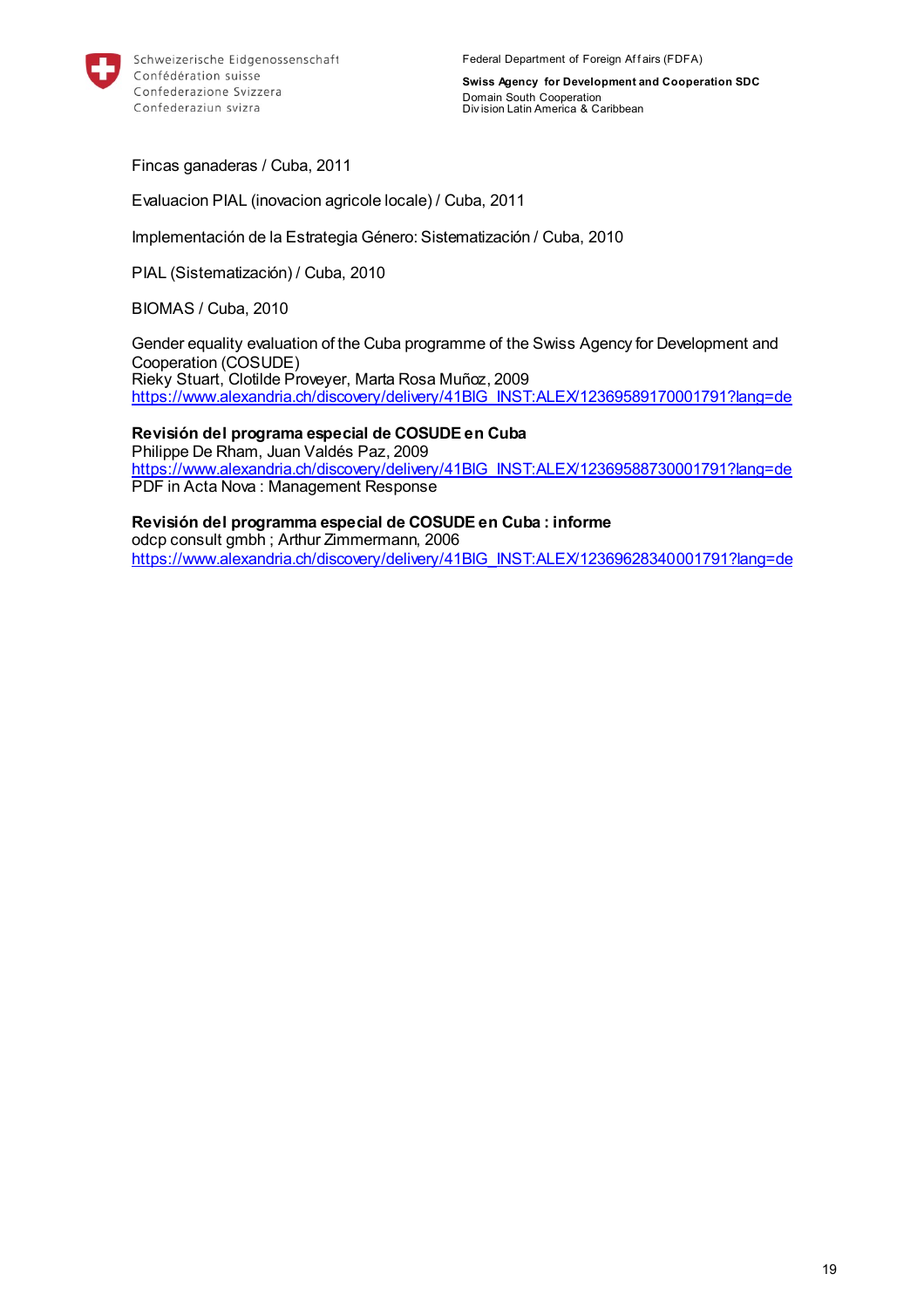

Federal Department of Foreign Affairs (FDFA)

**Swiss Agency for Development and Cooperation SDC** Domain South Cooperation Div ision Latin America & Caribbean

### **C) Ecuador**

#### C.1 Cooperation Strategies and Programmes

#### **Estrategias del programa por pais para Ecuador 2003 – 2007**  COSUDE, 2004 [PDF in Acta Nova: Ecuador\\_2003-2007\\_\(2004\).pdf](https://object.gever.admin.ch/web/?ObjectToOpenID=%24ActaNovaDocument%7c1F4BE4CE-24BA-4EE3-A9C3-57419DB4F5E9&TenantID=190&OpenContentOfProperty=ActiveContent)

# **Programa por país para Ecuador 2003 – 2007**

COSUDE, 2003 PDF in Acta Nova: Ecuador 2003-2007 (2003 ESP).pdf

#### **Landesprogramm Ecuador 2003 – 2007**  DEZA, 2003

PDF in Acta Nova: Ecuador 2003-2007 (2003 GER).pdf

#### **Programa por país 1998 - 2002 Ecuador**  COSUDE, 1998 PDF in Acta Nova: Ecuador 1998-2002 ESP.pdf

### **Landesprogramm 1998 - 2002 Ecuador**

DEZA, 1998 PDF in Acta Nova: Ecuador 1998-2002 GER.pdf

#### **Programme de la direction au développement et à l'aide humanitaire (DDA) pour l'Equateur [1991]**  DDA, 1991

PDF in Acta Nova: [Equateur\\_1991.pdf](https://object.gever.admin.ch/web/?ObjectToOpenID=%24ActaNovaDocument%7c3C402E56-E43D-44EA-87D5-2BC7BBE05C6E&TenantID=190&OpenContentOfProperty=ActiveContent)

Die schweizerische EZA mit Ecuador begann im Jahre 1969, mit der Unterzeichnung des entsprechenden Rahmenvertrags. Die ersten Aktionen der DEZA erfolgten in den Bereichen Saatgutverbesserung, Kolonisation/Viehzucht, sowie industrielle Verarbeitung von Überschussbananen, alle mit staatlichen Partnerinstitutionen. 1977 begann die Zusammenarbeit mit den privaten ONG CESA und FEPP in den Bereichen ländliche Entwicklung, Agro-Industrie und Vermarktung. In den Jahren 1985-93 konnte das Programm trotz kleinerer, vorübergehender Zäsuren erweitert werden, da der Sektion infolge der Probleme in Peru zusätzliche Mittel zur Verfügung standen (Beilage 8). Ab 1992 konnten weitere Projekte aus dem Umweltkredit finanziert werden. Die **geographische Konzentration** auf das Hochland sowie die **sektorielle Konzentration**  in den Bereichen Landwirtschaft, Forst/Umwelt und Kleinindustrie wurde dabei in pragmatischer Weise fortgesetzt und durch eine zunehmende Verknüpfung der Interventionsebenen ergänzt. Die **humanitäre Hilfe** unterstützte ein Kleinprojekt zur Soforthilfe nach einem Erdbeben sowie ein Programm zur Verbesserung der Kinderernährung in Zonen grösster Armut. Eigentliche **Katastrophenhilfe** wurde nach dem grossen Bergsturz von La Josefina (1993) geleistet. Diese wird gegenwärtig durch den Aufbau und Betrieb eines Frühwarnsystems fortgesetzt. Das **BAWI** finanziert seit einigen Jahren ein Projekt zur Unterstützung des Forstsektors bei der Einhaltung der Ziele der ITTO 2000 (Abschluss 1997) sowie 4 regionale Programme im wirtschafts und handelspolitischen Bereich: ein von der IDB verwaltetes Treuhandkonto für Faktibilitätsstudien, ein UNIDO-Programm zur Modernisierung der Kapitalgüterindustrie, das "Programa Bolivar" zur Förderung der privatwirtschaftlichen Zusammenarbeit und einen von der CAF verwalteten Mischkredit von Fr. 20 Mio. (für alle Andenländer). Im Rahmen der **Entschuldungsmassnahmen** wurden im Juli 1994 ein früherer DEZA-Kredit, die gesamten schweizerischen, ERG-versicherten und einige zusätzliche kommerzielle Auslandschulden Ecuadors mit einem Nominalbetrag von CHF 61,3 Mio. erlassen, unter der Auflage, dass sich Ecuador verpflichtete, 25% des Betrags in Lokalwährung in einen gemeinsam zu verwaltenden Gegenwertfonds einzubezahlen. Diese Verpflichtung wurde pünktlich erfüllt. Der so geschaffene Fondo de Contravalor Ecuatoriano-Suizo (FOES) unterstützt Entwicklungsprojekte zugunsten der ärmsten Schichten der Bevölkerung. Bis Ende 1998 werden 90% des Gegenwertfonds verpflichtet sein. Die Arbeiten sind dann noch während rund zwei Jahren weiter zu begleiten, bevor sie mit einer Impakt-Evaluation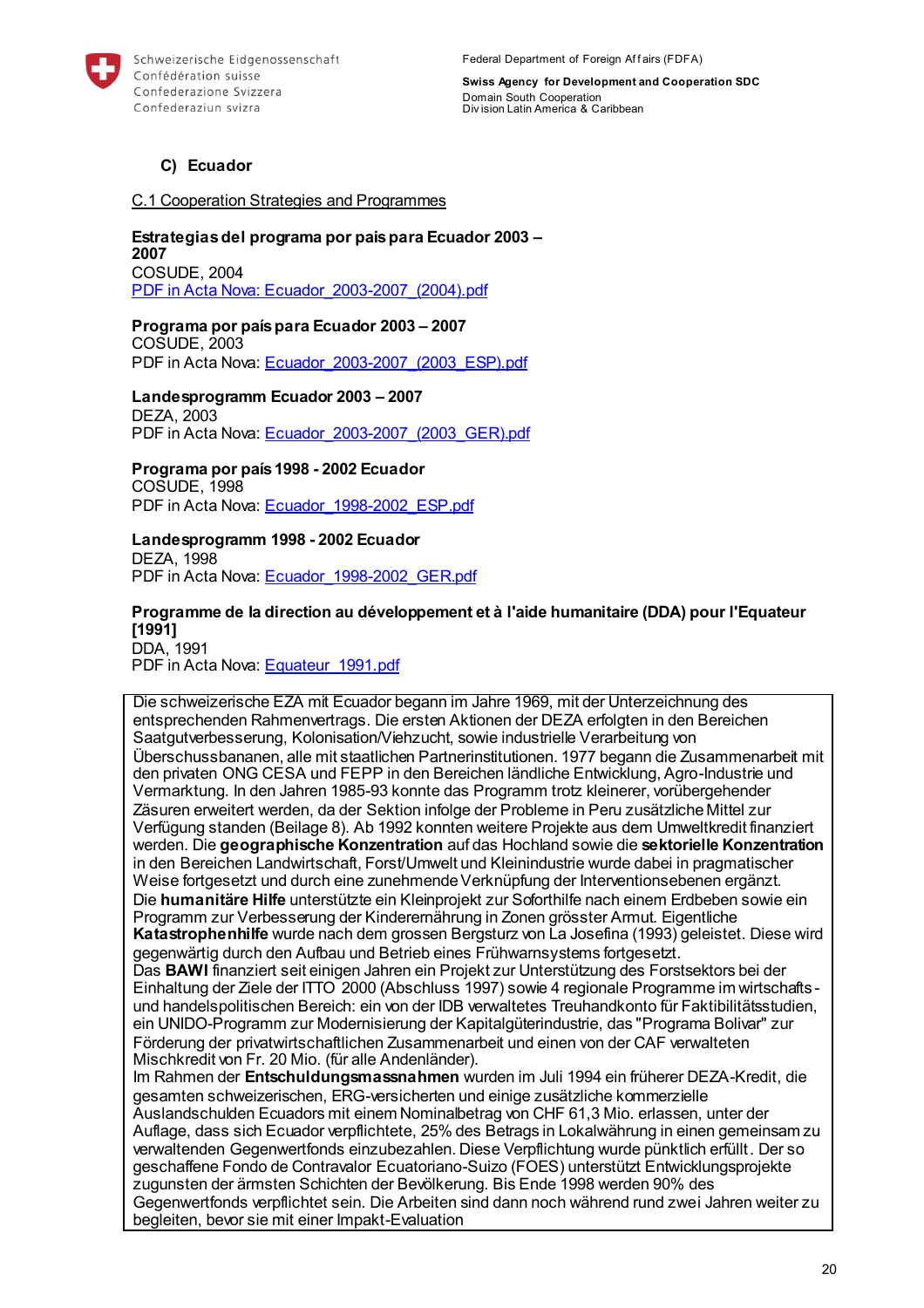

Federal Department of Foreign Affairs (FDFA)

**Swiss Agency for Development and Cooperation SDC** Domain South Cooperation Div ision Latin America & Caribbean

abgeschlossen werden können. Die **Regisseure** der DEZA in Ecuador sind INTERCOOPERATION, SWISSCONTACT, SOFONIAS (alle mit eigenen Büros in Quito) sowie PROJEKT-KONSULT, CIP und CIAT. *Quelle: Landesprogramm 1998 – 2002 Ecuador, Seite 9* 

### C.2 Evaluations, Capitalisations and Phasing-Out Experiences

SDC's Vocational Skills Development activities, 2011 Case studies: Ecuador, Nicaragua, Peru

Phasing out de l'Equateur 2006 - [2009 : rapport à la Direction, août 2010](https://eu.alma.exlibrisgroup.com/view/delivery/41BIG_INST/12369511560001791)

### **SDC Ecuador : phasing out : programme closure experience**

Medium > Dokument | 2010 | Land/Thema > **Ecuador** 

[https://www.alexandria.ch/permalink/41BIG\\_INST/milucq/alma9926035202901791](https://www.alexandria.ch/permalink/41BIG_INST/milucq/alma9926035202901791)

*122 Dokumente, The main objective ot the present document is to keep record of the closure process and provide future cooperation offices with the appropriate steps and tools to be used in a closing stage. Die Dokumente werden nur in ALMA angezeigt.*  SDC Ecuador : phasing out [: programme closure experience, April 2010](https://eu.alma.exlibrisgroup.com/view/delivery/41BIG_INST/12366977650001791)

#### **Ecuador - experiencias de 40 años de cooperación / Agencia Suiza para la Cooperación y el Desarollo COSUDE**

Medium > Zeitschrift | 2010 | Land/Thema > **Ecuador**  [https://www.alexandria.ch/discovery/delivery/41BIG\\_INST:ALEX/12369567830001791?lang=de](https://www.alexandria.ch/discovery/delivery/41BIG_INST:ALEX/12369567830001791?lang=de) *4 Seiten, Latin Brief zum Phasing-out*

#### **Swissaid-SDC joint evaluation of three Swissaid country programmes and some issues related to the implementation of the Swissaid Global Strategy 2010 : final report**  KEK-CDC Consultants ; Jean-Pierre Wolf ... [et al.], 2010

[https://www.alexandria.ch/discovery/delivery/41BIG\\_INST:ALEX/12369512280001791?lang=de](https://www.alexandria.ch/discovery/delivery/41BIG_INST:ALEX/12369512280001791?lang=de) *Enthält neben Ecuador auch Indien und Niger* 

40 Jahre Ecuador (1969 - [2009\) : Zusammenfassung Wirkungsbericht und lessons learned phasing](https://eu.alma.exlibrisgroup.com/view/delivery/41BIG_INST/12369522900001791)  [out.](https://eu.alma.exlibrisgroup.com/view/delivery/41BIG_INST/12369522900001791)

Evaluation of SDC's contribution towards biodiversity : impact in the Andean region SDC, 2009

[https://www.alexandria.ch/permalink/41BIG\\_INST/milucq/alma9926015650301791](https://www.alexandria.ch/permalink/41BIG_INST/milucq/alma9926015650301791) 2 Dokumente: Evaluation (96 Seiten) und Annexes and Case studies (212 Seiten)

[Local actors: the true protagonists of their own development: accountability report -](https://eu.alma.exlibrisgroup.com/view/delivery/41BIG_INST/12369536160001791) 40 years: [effects/impacts, lessons learnt and particularities of SDC's work in Ecuador, december 2009](https://eu.alma.exlibrisgroup.com/view/delivery/41BIG_INST/12369536160001791)

**Actores : protagonistas de su desarrollo : rendición de cuentas de 40 años : efectos/impactos, lecciones aprendidas y particularidades de COSUDE en Ecuador / Agencia Suiza para el Desarrollo y la Cooperación** 

Medium > Buch | 2009 | Land/Thema > **Ecuador** 

[https://www.alexandria.ch/permalink/41BIG\\_INST/kqb8rv/alma9926015654501791](https://www.alexandria.ch/permalink/41BIG_INST/kqb8rv/alma9926015654501791)

*7 Hefte zu verschiedenen Themen*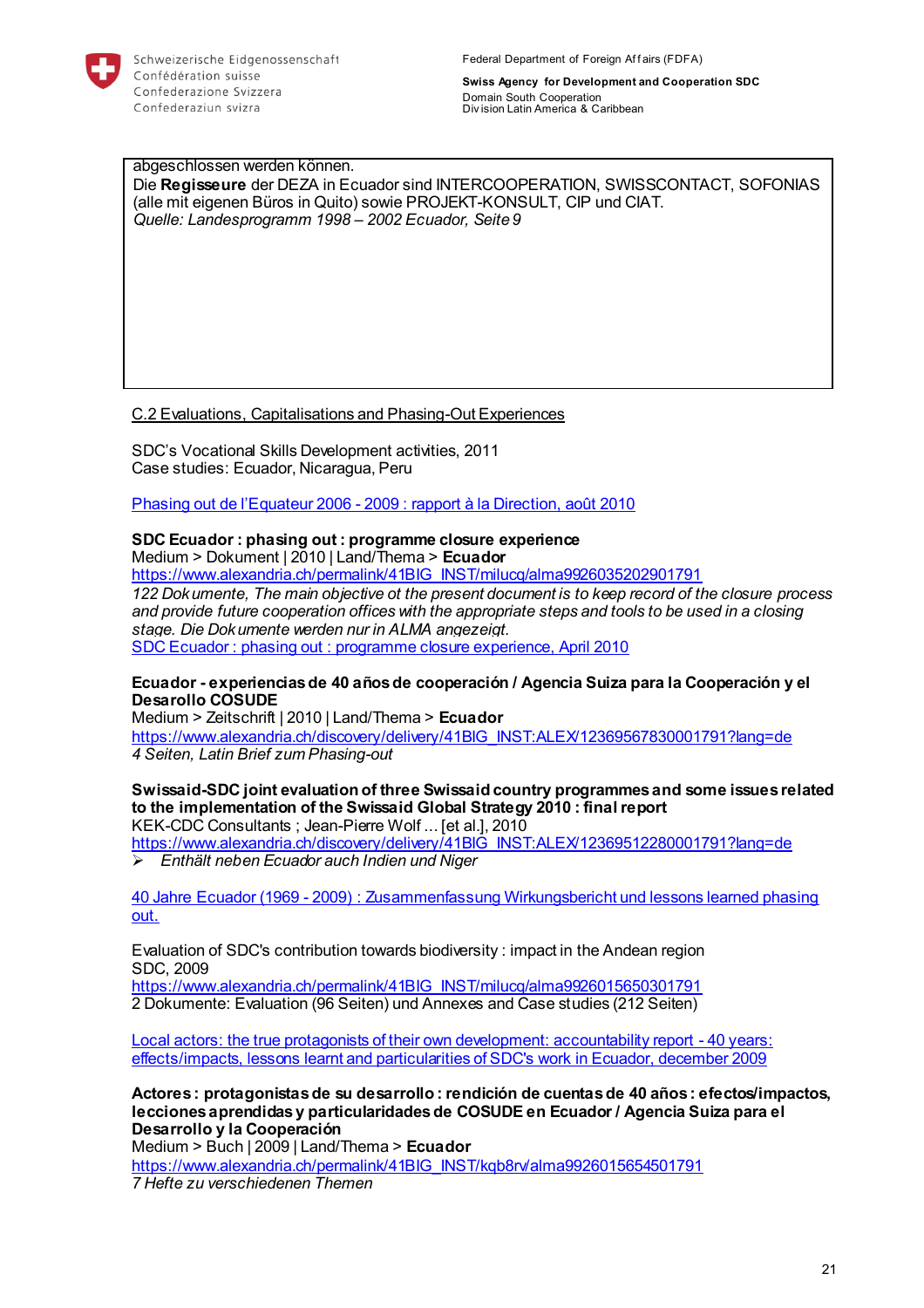

#### **Local actors: the true protagonists of their own development: accountability report - 40 years: effects/impacts, lessons learnt and particularities of SDC's work in Ecuador / Agencia Suiza para el Desarrollo y la Cooperación**

Medium > Buch | 2009 | Land/Thema > **Ecuador** 

[https://www.alexandria.ch/permalink/41BIG\\_INST/milucq/alma9926015575301791](https://www.alexandria.ch/permalink/41BIG_INST/milucq/alma9926015575301791) *40 Seiten, nur diese Ausgabe der 7 Hefte wurde von Spanisch nach Englisch übersetzt* 

**Paso a paso se construyen grandes historias : agencia suiza para el desarrollo y la cooperación, COSUDE, 1969 - 2009, Ecuador / autor de textos: Álvaro Samaniego**  Medium > Buch | 2009 | Land/Thema > **Ecuador** 

[https://www.alexandria.ch/permalink/41BIG\\_INST/milucq/alma9925995731401791](https://www.alexandria.ch/permalink/41BIG_INST/milucq/alma9925995731401791) *90 Seiten, Kommunikationsprodutk, gutes Beispiel* 

### **Relatos de un caminar = Story of a journey / Juan Diego Perez ; Dirección Suiza para el Desarollo y la Cooperación**

Medium > Film | 2009 | Land/Thema > **Ecuador**  <https://share.zem.ch/s/cNe8jf92NSTjp3N>

*24 Minuten, Kommunikationsprodukt, schöne Bilder, gute Qualität. Der Hauptfilm "Relatos de un caminar" gibt Einblick in die 40-jährige Zusammenarbeit der DEZA mit Ecuador. Anhand verschiedener Beispiele (Wasserversorgung mit Hilfe eines Kanals, Salz- und Milchwirtschaft) wird erklärt, welche Fortschritte erzielt werden konnten und wie dadurch die Lebensqualität der Menschen in der Andenregion gestiegen ist.* 

Foro/Feria Riobamba

Medium > Film | 2009 | Land/Thema > **Ecuador**  <https://share.zem.ch/s/gFDACTWnJSxNJMg>

*5 Minuten, Kommunikationsprodukt, gut produziert. Der Kurzfilm "Foro/Feria Riobamba" zeigte eines der beiden von der DEZA organisierten Foren mit anschliessenden Märkten, um die 40 Jahre Zusammenarbeit zu feiern und den Partnern zu danken.* 

Foro/Feria Cuenca

Medium > Film | 2009 | Land/Thema > **Ecuador** 

<https://share.zem.ch/s/ZNeSoLC5ATJiLss>

*6 Minuten, Kommunikationsprodukt, schöne Bilder, gut produziet. Der Kurzfilm "Foro/Feria Cuenca" zeigte eines der beiden von der DEZA organisierten Foren mit anschliessenden Märkten, um die 40 Jahre Zusammenarbeit zu feiern und den Partnern zu danken.*

#### **Consorcio de queserias rurales del Ecuador : por los 20 años de aniversario / Gonzalo Rivas Carrión ; Agenzia suiza para el desarrollo y la cooperación COSUDE**  Medium > Film | 1998 | Land/Thema > **Ecuador**

<https://share.zem.ch/s/d6swS5Qw2Aq6k59>

*20 Minuten, 20 Jahr Jubiläum des Käse-Konsortiums, Ton- und Bildqualität sind nicht besonders gut; die Farben sind sehr blass und die Bilder zum Teil unscharf*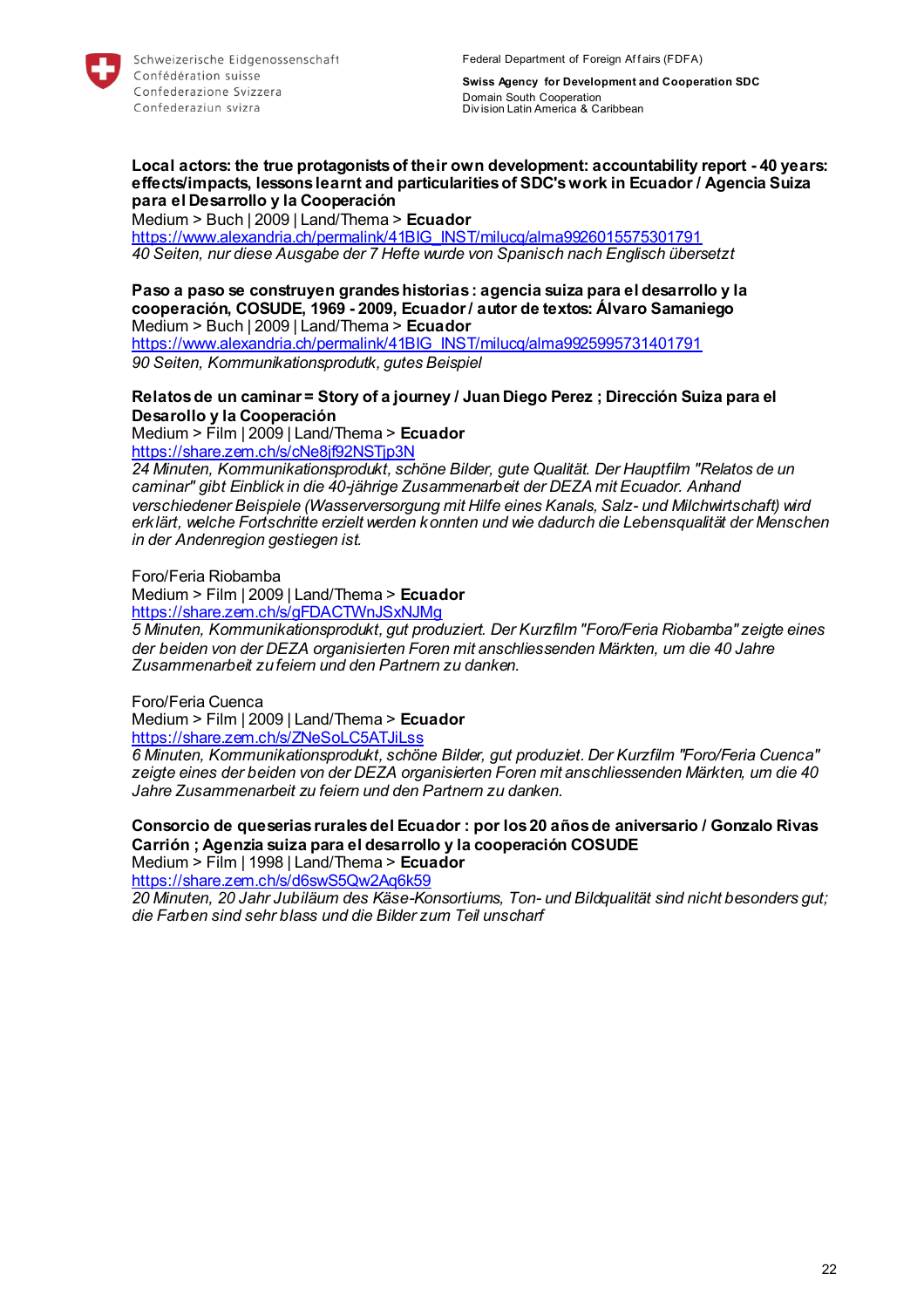

### **D) Haiti**

D.1 Cooperation Strategies and Programmes

#### **Kooperationsprogramm Haiti 2022 - 2024**

**Stratégie de la Coopération Suisse en Haïti : 2018 – 2021**  DDC, 2018 [https://www.alexandria.ch/discovery/delivery/41BIG\\_INST:ALEX/12369630430001791?lang=de](https://www.alexandria.ch/discovery/delivery/41BIG_INST:ALEX/12369630430001791?lang=de)

**Stratégie de la Coopération Suisse en Haïti 2014 – 2017**  DDC, 2014 [https://www.alexandria.ch/discovery/delivery/41BIG\\_INST:ALEX/12369577090001791?lang=de](https://www.alexandria.ch/discovery/delivery/41BIG_INST:ALEX/12369577090001791?lang=de)

**DDC programme de coopération à moyen terme : Haïti 2011 – 2013**  DDC, 2011 [https://www.alexandria.ch/discovery/delivery/41BIG\\_INST:ALEX/12369523820001791?lang=de](https://www.alexandria.ch/discovery/delivery/41BIG_INST:ALEX/12369523820001791?lang=de)

### **DEZA Mittelfristprogramm : Haiti 2011 – 2013**

DEZA, 2011

[https://www.alexandria.ch/discovery/delivery/41BIG\\_INST:ALEX/12369523800001791?lang=de](https://www.alexandria.ch/discovery/delivery/41BIG_INST:ALEX/12369523800001791?lang=de)

2009 wurde ein **Mittelfristprogramm Haïti 2010-2012** ausgearbeitet. Am 12. Januar 2010 gab es in Haïti ein grosses Erdbeben. VERMUTUNG: dieses Mittelfristprogramm wurde nicht umgesetzt, sondern es wurde nach dem Erdbeben gleich das Mittelfristprogramm 2011 – 2013 ausgearbeitet. PDF in Acta Nova: [MFP Haiti 2010-2012 121209Final.pdf](https://object.gever.admin.ch/web/?ObjectToOpenID=%24ActaNovaDocument%7cCF2B5429-682B-44C7-A0E6-962582780005&TenantID=190&OpenContentOfProperty=ActiveContent)

«Als Antwort auf die Jahrhundertkatastrophe hat der Bundesrat entschieden, in grossem Umfang Schweizer Wiederaufbauhilfe an Haiti zu leisten. Die Schweiz wird für die Jahre 2011 bis 2013 insgesamt rund 36 Millionen Franken für den Wiederaufbau und die langfristige Entwicklungszusammenarbeit zur Verfügung stellen. Dieser Entscheid bildet die Grundlage für das vorliegende Mittelfristprogramm 2011 – 2013.» *Quelle: DEZA-Mittelfristprogramm : Haiti 2011-2013, Seite 3* 

### **Programme humanitaire Suisse pour Haïti 2006 – 2008**

DDC, 2006 [https://www.alexandria.ch/discovery/delivery/41BIG\\_INST:ALEX/12369536420001791?lang=de](https://www.alexandria.ch/discovery/delivery/41BIG_INST:ALEX/12369536420001791?lang=de)

D.2 Evaluations, Capitalisations and Phasing-Out Experiences

Programme de Préservation et Valorisation de la Biodiversité, Phase 04 – Evaluation externe, Haiti, 2018

Programme d'Appui à la Production Agricole en Haïti, Phase 01 – Evaluation externe, Haiti, 2018

**Evaluation de pays = country evaluation : stratégie de coopération à Haïti 2014 – 2017**  Direction du développement et de la coopération DDC, Universalia Management Group Ltd ; Ivan Conoir, Dominique Favre, Sebastian Eugster, 2017 [https://www.alexandria.ch/discovery/delivery/41BIG\\_INST:ALEX/12369648520001791?lang=de](https://www.alexandria.ch/discovery/delivery/41BIG_INST:ALEX/12369648520001791?lang=de)

Programme de préservation valorisation de la biodiversité (PVB), Haiti, 2017

Evaluation of SDC's Performance in Basic Education 2007-2014, global Case study: Haiti, 2016

#### **Note sur le déroulement de la revue a mis-parcours de la stratégie de la coopération Suisse en Haïti 2014 – 2017**

Pierre Gautier ; Direction du développement et la coopération DDC, 2016 [https://www.alexandria.ch/discovery/delivery/41BIG\\_INST:ALEX/12369635570001791?lang=de](https://www.alexandria.ch/discovery/delivery/41BIG_INST:ALEX/12369635570001791?lang=de)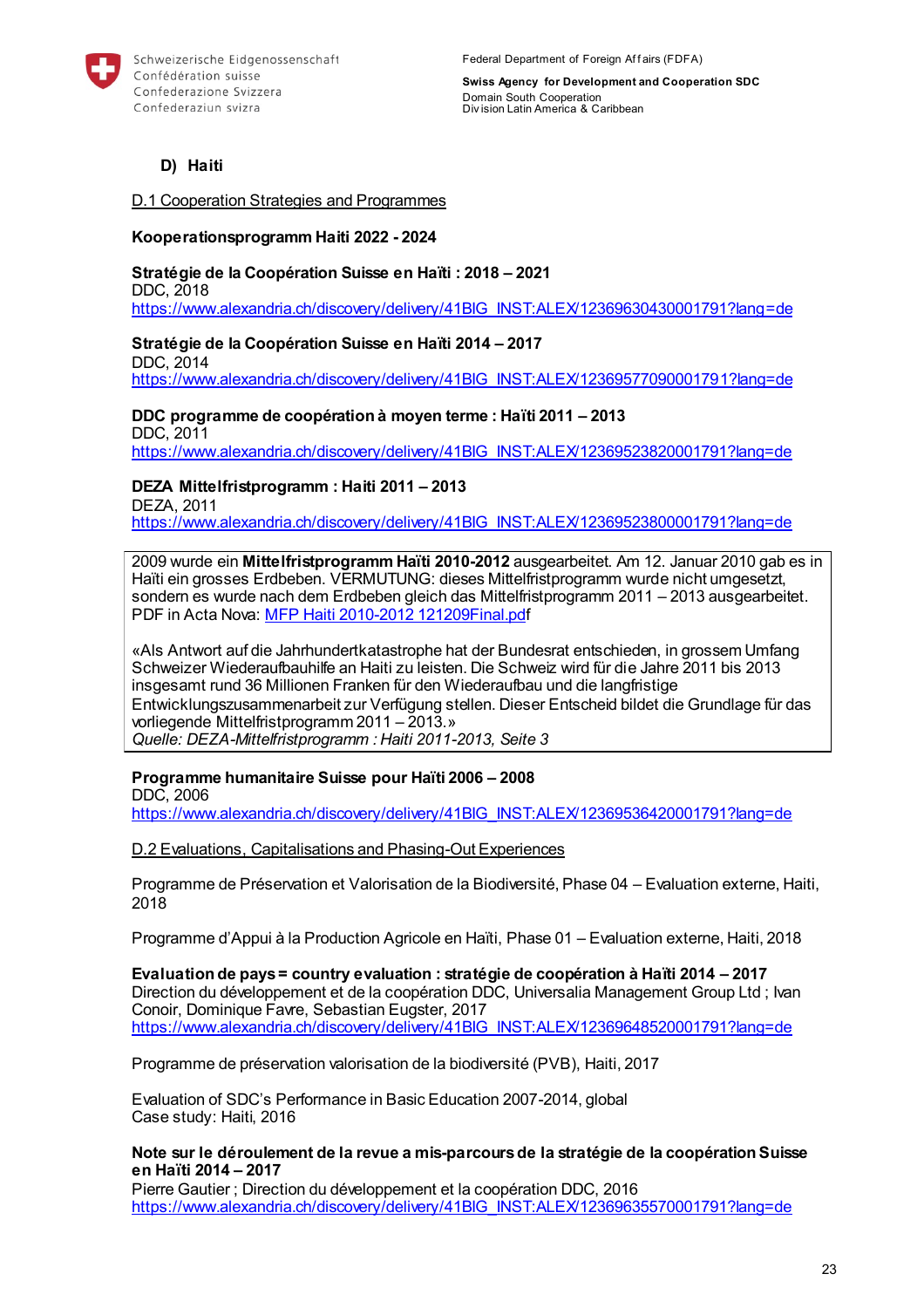

Rapport d'évaluation des impacts du projet EPA-V, projet eau potable et assainissement, Haiti, 2016

Evaluation à mi-parcours phase VI du programme de préservation et valorisation de la biodiversité en haute altitude en Haïti, Haïti, 2015

Secteur de l'eau potable, de l'assainissement et de l'hygiène : Bilan des interventions 1996 – 2014 et prospections à moyen terme / Haiti, 2014

Evaluation of the performance of SDC instruments in fragile and conflict-affected contexts Case study: Haiti, 2012

Programme de Préservation et Valorisation de la Biodiversité (PVB) / Haiti, 2012

External Evaluation PADL II 2011 / Haiti, 2011

**HEKS / EPER - SDC joint evaluation : strategy implementation and program performance of HEKS / EPER's international cooperation**  KEK-CDC Consultants ; Daniel Kessler, Gerrit Desloovere, Ed Quitoriano, 2008 [https://www.alexandria.ch/discovery/delivery/41BIG\\_INST:ALEX/12369589710001791?lang=de](https://www.alexandria.ch/discovery/delivery/41BIG_INST:ALEX/12369589710001791?lang=de)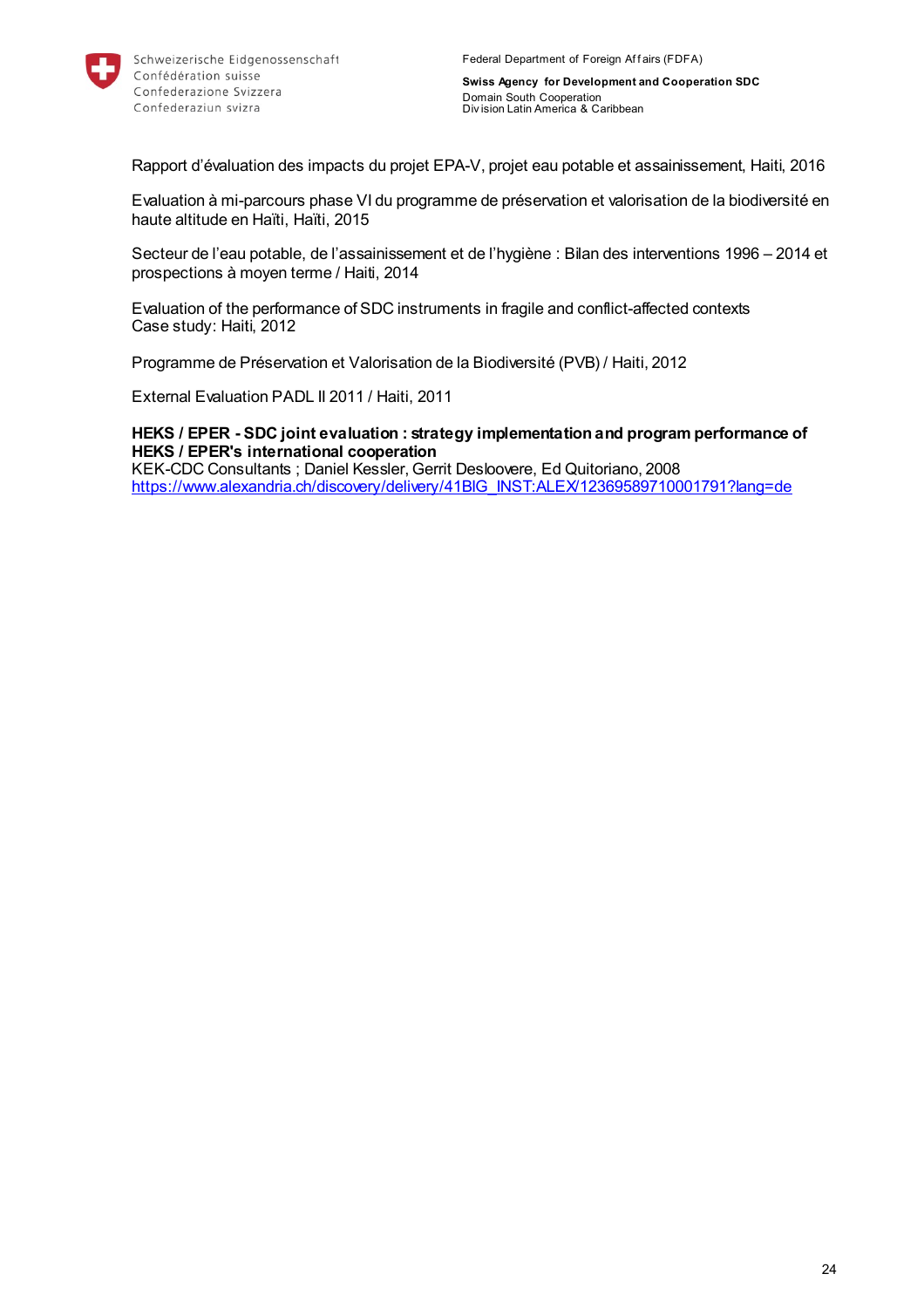

#### **E) Honduras** (before it became part of the Central America Programme)

#### E.1 Cooperation Strategies and Programmes

**Programm für die Entwicklungszusammenarbeit der DEH in Honduras**  DEH, 1982 / 1986 / 1988 PDF in Acta Nova: Honduras 1982.pdf Honduras<sup>-1986</sup>.pdf [Honduras\\_1988.pdf](https://object.gever.admin.ch/web/?ObjectToOpenID=%24ActaNovaDocument%7c2F814FE9-1988-4F98-A8E0-46E3A595DE95&TenantID=190&OpenContentOfProperty=ActiveContent)

E.2 Evaluations, Capitalisations and Phasing-Out Experiences

#### **Water Governance Program, Honduras, 2020.**

#### **Independent Evaluation of SDC's Engagement in the Water Sector 2010-2017 Case studies: Colombia, Honduras, 2020**

Evaluación Externa del Programa "Fortalecimiento de los Derechos Humanos y a las Auditorias Sociales (FDHAS)", Honduras, 2019

**"Suiza celebra 40 años de cooperación con el pueblo hondureño", Juni 2018** [https://www.eda.admin.ch/countries/honduras/es/home/noticias/novedades.html/content/countries/hon](https://www.eda.admin.ch/countries/honduras/es/home/noticias/novedades.html/content/countries/honduras/es/meta/news/2018/Junio/celebracion_40_anos_suiza_honduras) [duras/es/meta/news/2018/Junio/celebracion\\_40\\_anos\\_suiza\\_honduras](https://www.eda.admin.ch/countries/honduras/es/home/noticias/novedades.html/content/countries/honduras/es/meta/news/2018/Junio/celebracion_40_anos_suiza_honduras)

Programa de Apoyo a las Reformas en el Sector Justicia y Seguridad en Honduras, Honduras, 2017

Gobernabilidad Local Honduras 2013-2015 / Honduras, 2014

PGLIM (Program of Local Governance and Municipal Investment) and AGUASAN (Water and Sanitation Program) / Honduras, 2014

Evaluación final- Proyecto Fortalecimiento de Capacidades para la Gestión Integral de Riesgos en el Departamento de Colón / Honduras, 2013

#### **Aguasan Honduras / América Central, 2010**

#### **F) Nicaragua**

#### F.1 Cooperation Strategies and Programmes

None available.

F.2 Evaluations, Capitalisations and Phasing-Out Experiences

#### **Evaluación Externa: Programa gestión comunitaria de la cuenca del Rio Dipilto, Nicaragua, 2019**

Projekt Neustra Cuenca Goascoran, Nicaragua, 2018

Swiss International Cooperation in the Field of Employment 2005-2014 (publication year 2017) Includes Nicaragua

Programa Cadena de Valor Cacao, Evaluación prospectiva de medio término, Nicaragua, 2017

Evaluación de impacto final y Evaluación final Programa Ambiental de Gestión de Riesgo de Desastres y Cambio Climático (PAGRICC), Nicaragua, 2018

Evaluación de impacto final y Evaluación final Programa Ambiental de Gestión de Riesgo de Desastres y Cambio Climático (PAGRICC), Nicaragua, 2017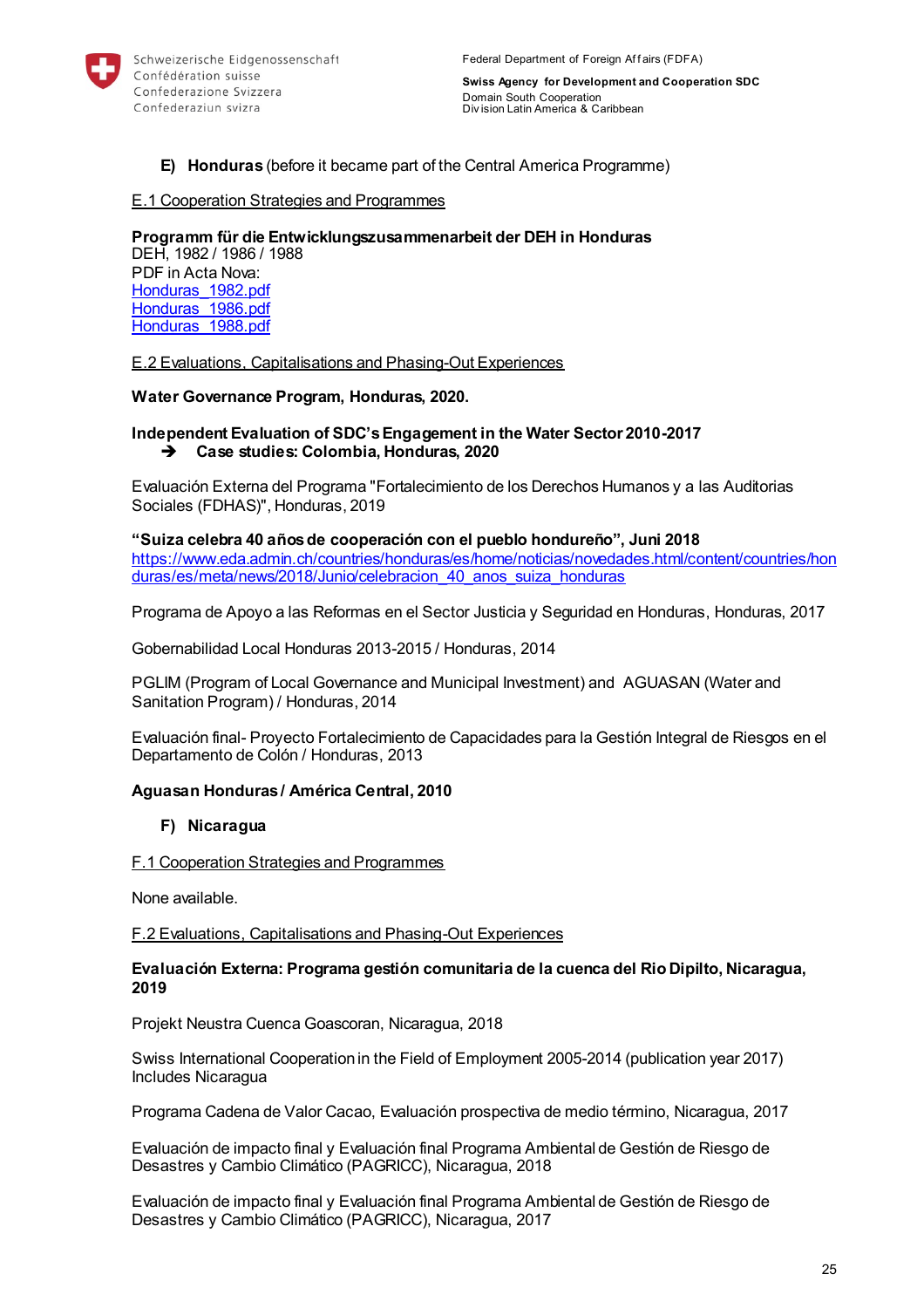

PYMERURAL Evaluación de impacto del programa 2008-2014. Preparar borrador informe de fin de fase / Central America, 2014

Gov. Private Sector Network SITCA PRONICARAGUA / Nicaragua, 2014

Violencia Intrafamiliar / Nicaragua, 2014

Fondo Anticorrupción / Nicaragua, 2014

AGUASAN Nicaragua / Nicaragua, 2014

AGUASAN Nicaragua / Nicaragua, 2014

Fondo Común para la Sociedad Civil Nicaragua / **Nicaragua, 2014**

Evaluación externa – Proyecto Centro de formación y capacitación permanente en gestión integral de riesgos y desastres / Nicaragua, 2013

SDC's Vocational Skills Development activities, 2011 Case studies: Ecuador, Nicaragua, Peru

Aguasan Nicaragua / América Central, 2010

**30 años de cooperación Suiza en Nicaragua / Cooperación Suiza en América Central** Medium > Buch | 2009 | Land/Thema > Nicaragua https://www.alexandria.ch/permalink/41BIG\_INST/kqb8rv/alma9926015663301791 12 Seiten; auch physisch vorhanden (DDC 1676)

**Swiss development cooperation in the water sector 2008 (publication year 2008) Includes Nicaragua**

#### **G) Central America including El Salvador**

#### G.1 Cooperation Strategies and Programmes

**Swiss Cooperation Programme Central America 2022 - 2024**

**Swiss cooperation strategy for Central America : 2018 – 2021**  SDC, 2018 [https://www.alexandria.ch/discovery/delivery/41BIG\\_INST:ALEX/12369655960001791?lang](https://www.alexandria.ch/discovery/delivery/41BIG_INST:ALEX/12369655960001791?lang=de)  $=$ de

**Estrategia de la cooperación suiza para América Central 2013 – 2017**  COSUDE, 2013

[https://www.alexandria.ch/discovery/delivery/41BIG\\_INST:ALEX/12369522560001791?lang](https://www.alexandria.ch/discovery/delivery/41BIG_INST:ALEX/12369522560001791?lang=de)  $=$ de

### **Swiss cooperation strategy for Central America 2013 – 2017**

SDC, 2013

[https://www.alexandria.ch/discovery/delivery/41BIG\\_INST:ALEX/12369522600001791?lang](https://www.alexandria.ch/discovery/delivery/41BIG_INST:ALEX/12369522600001791?lang=de)  $=$ de

**Estrategia de la cooperación Suiza para Centroamérica 2007 – 2012** 

COSUDE, 2007 [https://www.alexandria.ch/discovery/delivery/41BIG\\_INST:ALEX/12369484860001791?lang=](https://www.alexandria.ch/discovery/delivery/41BIG_INST:ALEX/12369484860001791?lang=de) [de](https://www.alexandria.ch/discovery/delivery/41BIG_INST:ALEX/12369484860001791?lang=de) 

**Swiss cooperation strategy for Central America 2007 – 2012**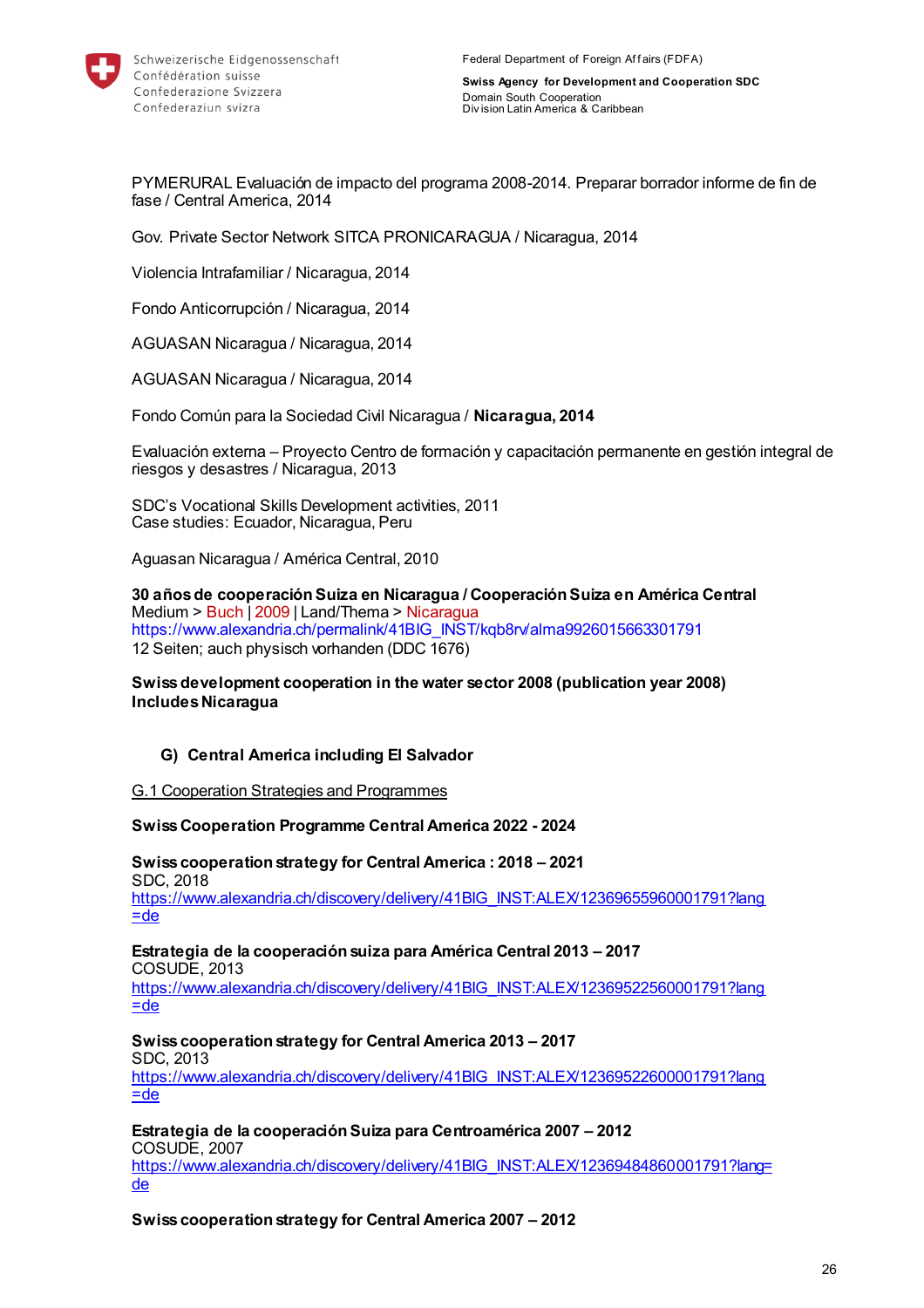

SDC, 2007

[https://www.alexandria.ch/discovery/delivery/41BIG\\_INST:ALEX/12369487640001791?lang=](https://www.alexandria.ch/discovery/delivery/41BIG_INST:ALEX/12369487640001791?lang=de) [de](https://www.alexandria.ch/discovery/delivery/41BIG_INST:ALEX/12369487640001791?lang=de) 

Swiss disaster reduction concept for Central America 2005 – 2007 SDC, 2005 PDF in Acta Nova: [Central America\\_2005-2007.pdf](https://object.gever.admin.ch/web/?ObjectToOpenID=%24ActaNovaDocument%7c31D88A22-2D9B-45D9-A7DD-BB0B3DDB7A78&TenantID=190&OpenContentOfProperty=ActiveContent)

Konzept der humanitären Hilfe des Bundes in Asien und Amerika 2002 – 2004 DEZA, 2002 PDF in Acta Nova: [Asien\\_Amerika\\_2002-2004.pdf](https://object.gever.admin.ch/web/?ObjectToOpenID=%24ActaNovaDocument%7c032C73F5-F520-400E-9C0E-B5DEF67BBFAA&TenantID=190&OpenContentOfProperty=ActiveContent)

Konzept der humanitären Hilfe des Bundes in Asien und Amerika 2001 – 2003 DEZA, 2001 PDF in Acta Nova: [Asien\\_Amerika\\_2001-2003.pdf](https://object.gever.admin.ch/web/?ObjectToOpenID=%24ActaNovaDocument%7c3494F32E-BEE3-401E-82DF-D2C1439B4BF0&TenantID=190&OpenContentOfProperty=ActiveContent)

#### **Regionalprogramm 1999 - 2005 Zentralamerika**

DEZA, 1999 [https://www.alexandria.ch/discovery/delivery/41BIG\\_INST:ALEX/12369487660001791?lang=](https://www.alexandria.ch/discovery/delivery/41BIG_INST:ALEX/12369487660001791?lang=de) [de](https://www.alexandria.ch/discovery/delivery/41BIG_INST:ALEX/12369487660001791?lang=de) 

#### **Mehrjähriges Regionalprogramm der DEH für Zentralamerika 1993 – 1998**  DEH, 1993

PDF in Acta Nova: Zentralamerika 1993-1998.pdf

#### G.2 Evaluations, Capitalisations and Phasing-Out Experiences

Evaluación de medio término: Promoción del acceso a entornos protectores de aprendizaje para la niñez afectada por otras situaciones de violencia en el triángulo norte, Central America, 2019

# **Informe de avances 2013 - 2015 : juntos en el desarrollo**

COSUDE, 2016?

[https://www.alexandria.ch/discovery/delivery/41BIG\\_INST:ALEX/12366990440001791?lang=de](https://www.alexandria.ch/discovery/delivery/41BIG_INST:ALEX/12366990440001791?lang=de)

"Peer review" Programa Gobernabilidad Local Fase 4./ Central America, 2012

#### **Mid Term Review Kooperationsstrategie Zentralamerika**

DEZA, 2010

[https://www.alexandria.ch/discovery/delivery/41BIG\\_INST:ALEX/12369576470001791?lang=de](https://www.alexandria.ch/discovery/delivery/41BIG_INST:ALEX/12369576470001791?lang=de)

#### **Aguasan Regional / América Central, 2010**

RRD / América Central, 2010

Programa Regional para América Central PRAC / América Central, 2010

ECOMERCADOS / América Central, 2010

23 Gobernabilidad Local / América Central, 2010

#### **Reflets sur des programmes de la DDC 2009 (publication year 2009)**

Includes Central America (Honduras, Nicaragua, Guatemala, El Salvador), Andes (Peru, Bolivia, Ecuador)

#### **COSUDE en El Salvador : aportes durante 21 años : "con COSUDE, he recibido lo suficiente para caminar solo"**

Medium > Flyer | 2008 | Land/Thema > El Salvador [https://www.alexandria.ch/permalink/41BIG\\_INST/kqb8rv/alma9925995721301791](https://www.alexandria.ch/permalink/41BIG_INST/kqb8rv/alma9925995721301791) 6 Seiten; Publikation zum phasing-out?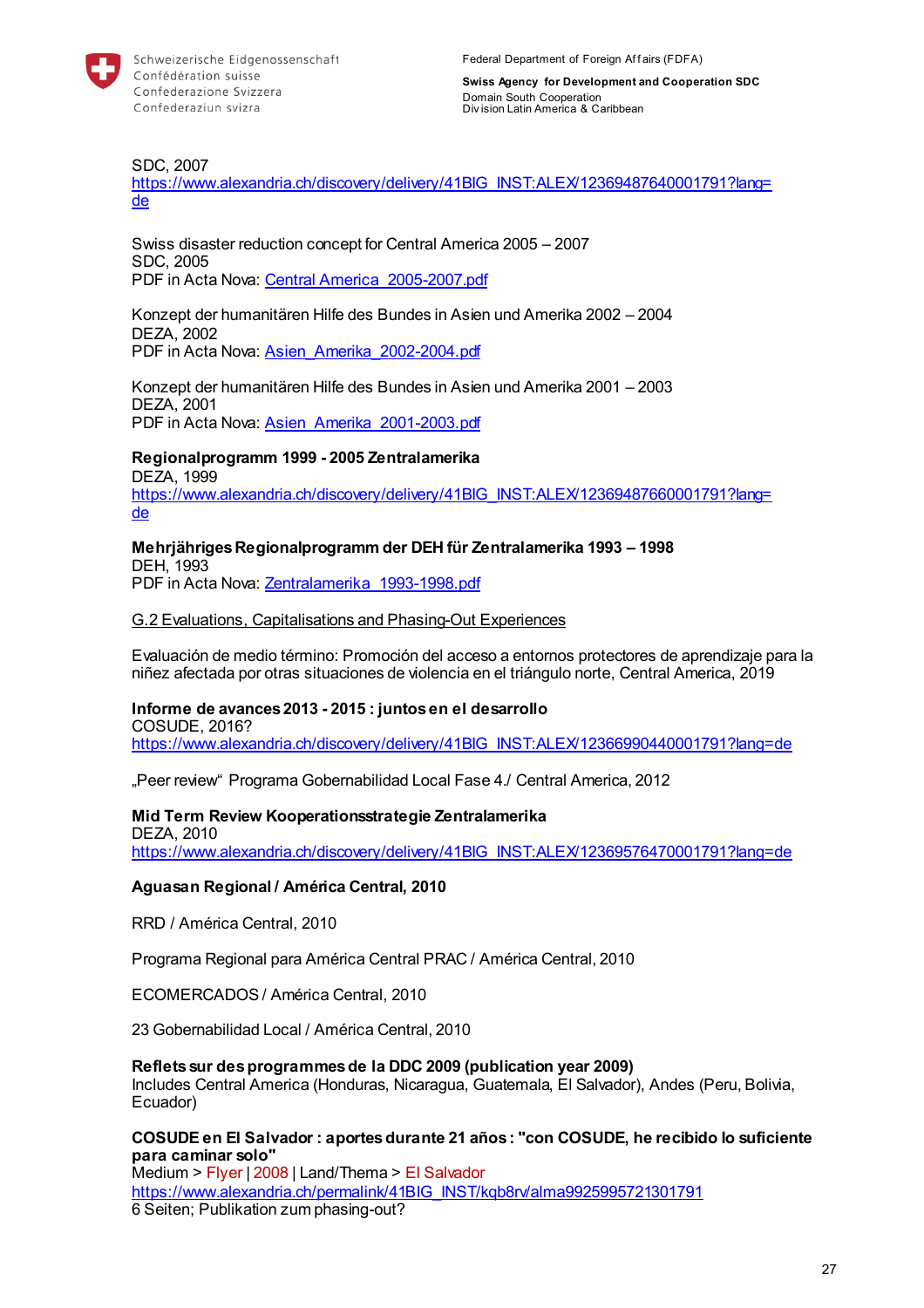

Federal Department of Foreign Affairs (FDFA)

**Swiss Agency for Development and Cooperation SDC** Domain South Cooperation Div ision Latin America & Caribbean

**Evaluación independiente del Programa Regional de América Central 1999 – 2005**  por encargo de la Division de Evaluacion y Controlling, Angencia Suiza para el Desarrollo y la Cooperacion (COSUDE) ; Michael Schlönvoigt ... [et al.], 2006 [https://www.alexandria.ch/discovery/delivery/41BIG\\_INST:ALEX/12369509580001791?lang=de](https://www.alexandria.ch/discovery/delivery/41BIG_INST:ALEX/12369509580001791?lang=de)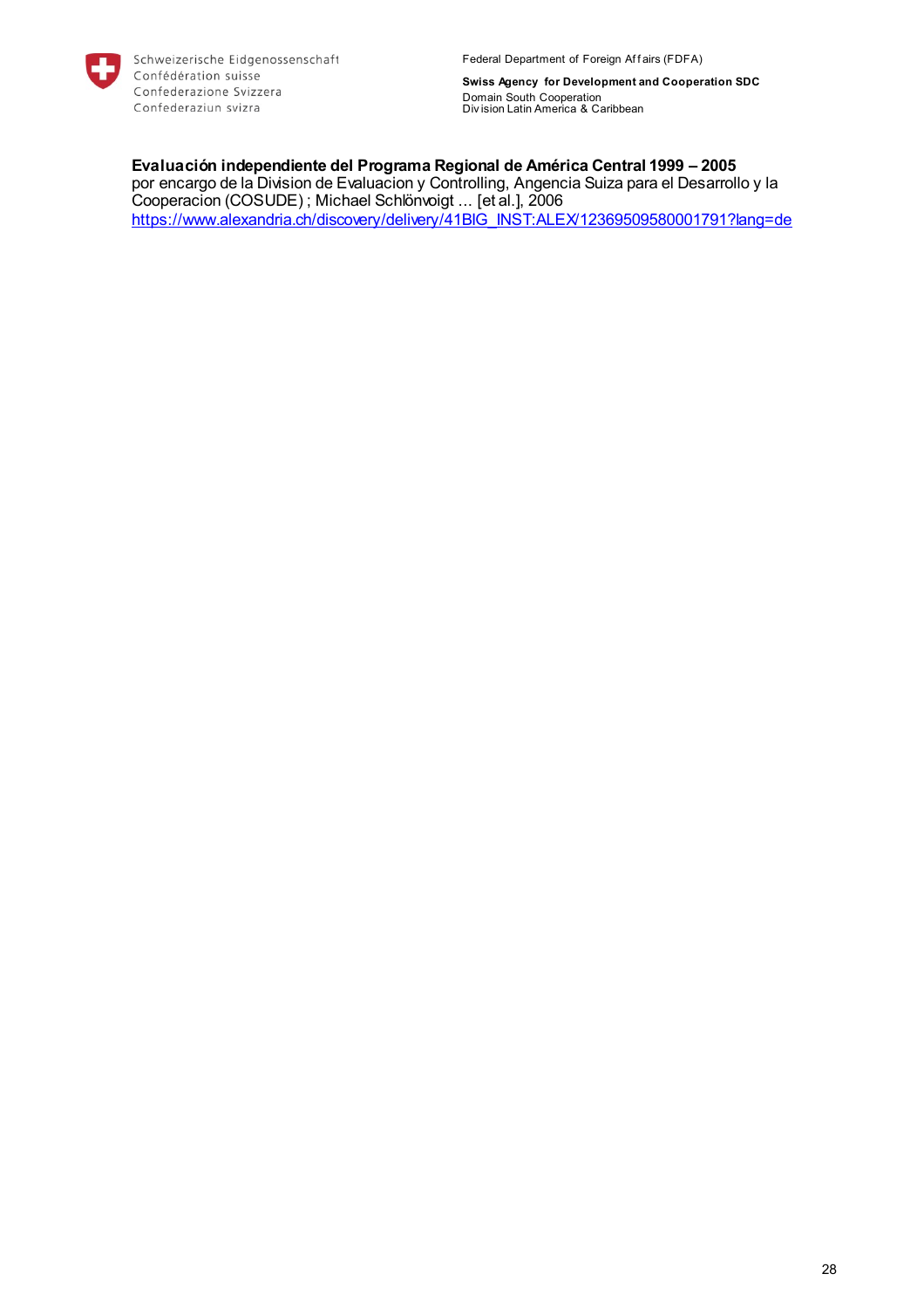

### **H) Peru**

H.1 Cooperation Strategies and Programmes

#### **Estrategía de cooperación Perú 2009 – 2011**

COSUDE, 2009 [https://www.alexandria.ch/discovery/delivery/41BIG\\_INST:ALEX/12369510970001791?lang=](https://www.alexandria.ch/discovery/delivery/41BIG_INST:ALEX/12369510970001791?lang=de) [de](https://www.alexandria.ch/discovery/delivery/41BIG_INST:ALEX/12369510970001791?lang=de) 

**Kooperationsstrategie Peru 2009 – 2011** 

DEZA, 2009 [https://www.alexandria.ch/discovery/delivery/41BIG\\_INST:ALEX/12369511420001791?lang=](https://www.alexandria.ch/discovery/delivery/41BIG_INST:ALEX/12369511420001791?lang=de) [de](https://www.alexandria.ch/discovery/delivery/41BIG_INST:ALEX/12369511420001791?lang=de) 

#### **Perú 2002 - 2007 : programa plurianual de cooperación para el desarrollo**  COSUDE, 2003 PDF in Acta Nova: [Peru\\_2002-2007\\_ESP.pdf](https://object.gever.admin.ch/web/?ObjectToOpenID=%24ActaNovaDocument%7c9F9C15F3-6D36-4B5C-8CD4-571FA0F7C212&TenantID=190&OpenContentOfProperty=ActiveContent)

### **Peru 2002 - 2007 : Landesprogramm der schweizerischen Entwicklungszusammenarbeit**

DEZA, 2003 PDF in Acta Nova: [Peru\\_2002-2007\\_GER.pdf](https://object.gever.admin.ch/web/?ObjectToOpenID=%24ActaNovaDocument%7cA0644BE6-6070-4C44-93A3-FAE8E11CFF8D&TenantID=190&OpenContentOfProperty=ActiveContent)

1993 entschied die DEZA, Peru weiterhin als Schwerpunktland zu erachten und das Landesprogramm 95 - 97 auszuarbeiten, das 1998 um drei Jahre und aufgrund der politischen Lage im Jahre 2000 um ein weiteres Jahr verlängert worden ist. *Quelle: Peru 2002 - 2007 : Landesprogramm der schweizerischen Entwicklungszusammenarbeit / DEZA, SECO, Seite 6* 

**Programm der schweizerischen Entwicklungszusammenarbeit : / Peru 1998 – 2000**  DEZA, 1998

PDF in Acta Nova: [Peru\\_1998-2000.pdf](https://object.gever.admin.ch/web/?ObjectToOpenID=%24ActaNovaDocument%7c8D30843B-8DFA-4D5C-BB5D-C13B187C272B&TenantID=190&OpenContentOfProperty=ActiveContent)

## **Programm der schweizerischen Entwicklungszusammenarbeit in Peru 1995 – 1997**  DEZA, 1995

PDF in Acta Nova: Peru 1995-1997.pdf

Das 1986 genehmigte und 1989 revidierte Landesprogramm der DEH steht heute wie ein Relikt der Vergangenheit in einer grundsätzlich veränderten Landschaft da. Im September 1991 stellte die DEH-Direktion das Peru-Programm aufgrund unberechenbarer Sicherheitsrisiken in eine "Abwarte-Position". Im Mai 1993 konnte eine gemeinsame Mission der DEH-Zentrale und des BAWI feststellen, dass eine drastische Wende in der jüngeren Geschichte Perus stattgefunden hatte und sich das Land daranmachte, eine mit Blut getränkte Vergangenheit zu überwinden. Gestützt auf die Erkenntnisse der Mission beschloss die Direktion der DEH, Peru im Aufbau eines modernen demokratischen Staates zu unterstützen, entsprechend die schweizerische Entwicklungszusammenarbeit (EZA) in Peru weiterzuführen und wieder auf das Niveau eines Schwerpunktlandes auszubauen. *Quelle: Programm der schweizerischen Entwicklungszusammenarbeit in Peru 1995 – 1997, Seite 2* 

**Revue du programm de coopération téchnique et financière au Pérou : / 1989 – 1991**  DDA, 1989 [https://www.alexandria.ch/discovery/delivery/41BIG\\_INST:ALEX/12369485860001791?lang=de](https://www.alexandria.ch/discovery/delivery/41BIG_INST:ALEX/12369485860001791?lang=de)

**Pérou : / programme de coopération téchnique et financière 1986 – 1990**  DDA, 1986 PDF in Acta Nova: [Pérou\\_1986-1990.pdf](https://object.gever.admin.ch/web/?ObjectToOpenID=%24ActaNovaDocument%7c42BB7D6F-4C9A-4B7F-B7D8-0C030847D948&TenantID=190&OpenContentOfProperty=ActiveContent)

H.2 Evaluations, Capitalisations and Phasing-Out Experiences

**Entwicklungspolitischer Schlussbericht Peru und Anden+ 2016-2021** Martin Jaggi, Botschaft Lima, 2021